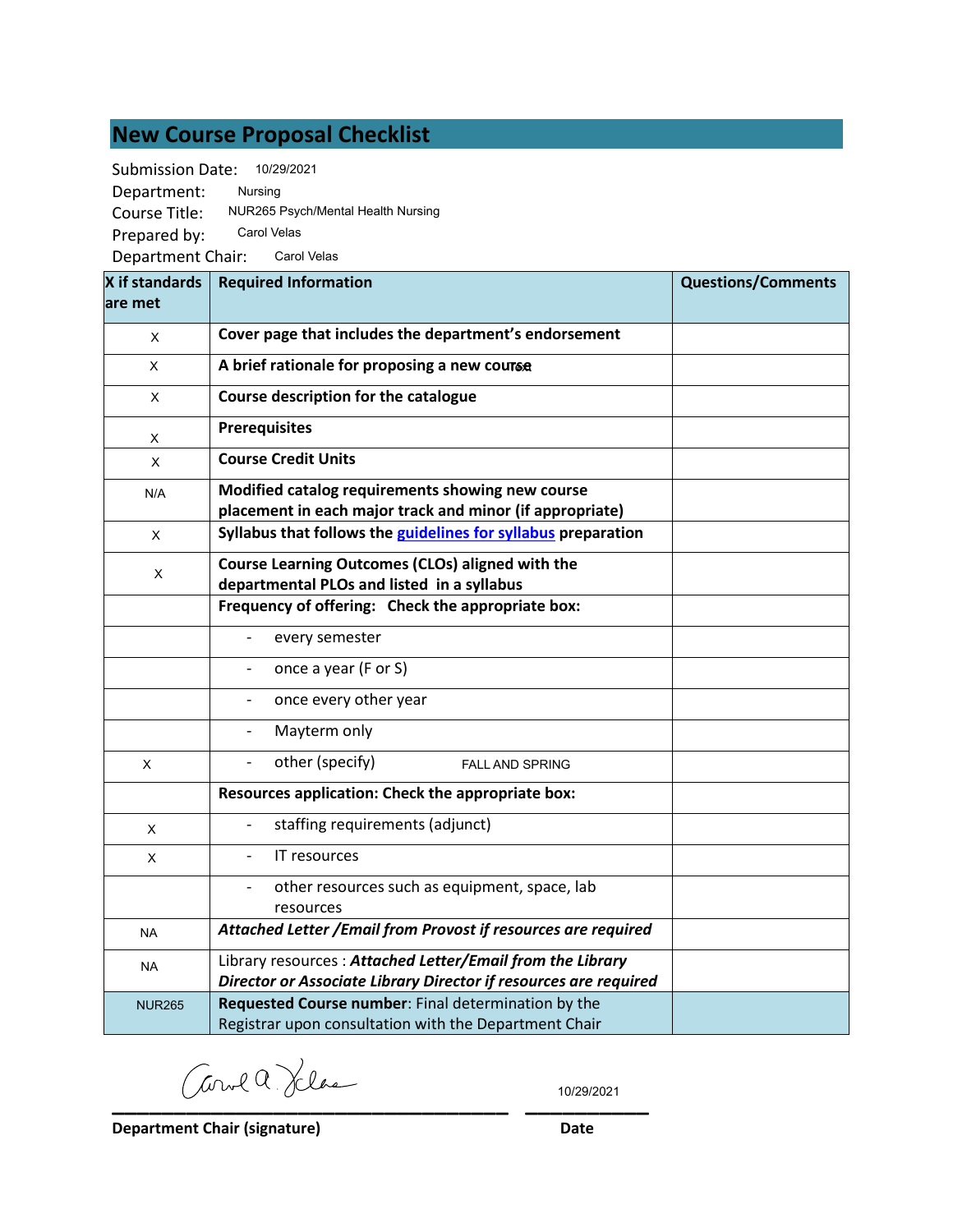# WESTMONT



To: Academic Senate From: Department of Nursing-ABSN Program Subject: Proposal for new course Date: October 30, 2021

The Accelerated Bachelor of Science in Nursing program is a new program at Westmont College. This is a second bachelor degree program with an accelerated prelicensure nursing curriculum. The program is 4 semesters of 16 weeks each. Nursing courses include concurrent theory and clinical courses.

# **New course**

NUR265 Psych/Mental Health Nursing is a 5-unit course with 3 units of theory and 2 unit of clinical (90hrs) placed in the third semester.

We are proposing this course so students will have the knowledge and experience to continue refining the cognition for critical thinking and clinical judgement in adult patients with disease processes and conditions that affect their mental health and ability to live a safe andproductive life. Students will continue to learn about different ethnicities, races, and religions and provide culturally competent, compassionate care to patients who suffer from a variety of conditions that alter their mentation including; General Anxiety Disorder, clinical depression, bipolar disorder, schizophrenia spectrum, impulse disorders, dissociative disorders, and child and elder abuse. Students will also study sexual dysfunction, gender dysphoria, and paraphilias, sexual assault, Forensic Nursing, Serious Mental Illness, and Crisis and Disaster. Students will complete their clinical experience in Santa Barbara Cottage Hospital on the psychiatric unit and in ambulatory centers in Santa Barbara County.

The attached syllabus enumerates the Course Learning Outcomes including mapping to the Program Learning Outcomes. Assessment Technology Institute, our supplemental instruction is integrated throughout the curriculum with notations for your understanding.

The course will be offered two times per year in varying semesters as the two cohorts of nursing students enroll. Because this is a new course and a new program it will require new staff and IT resources.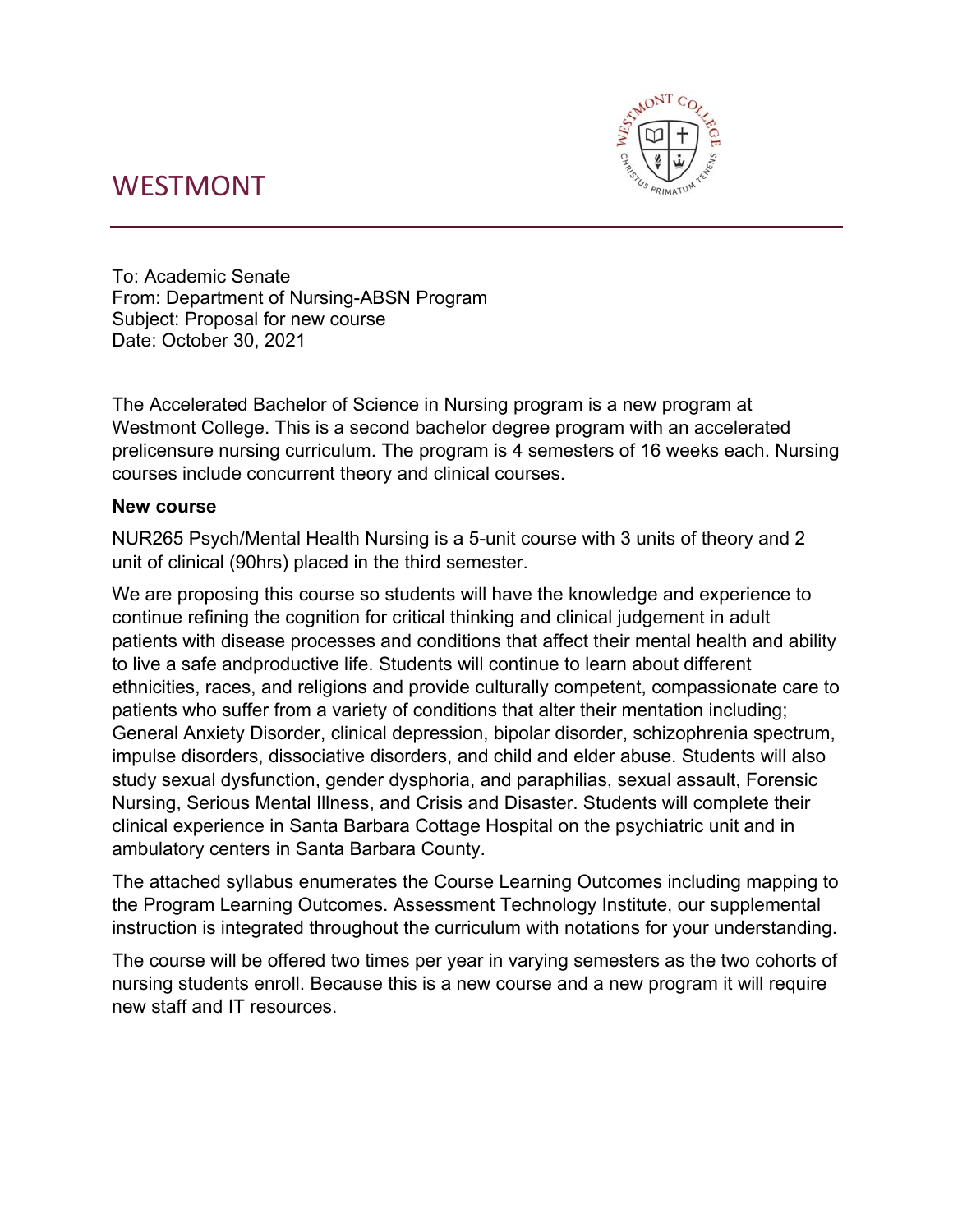This course is part of the required curriculum for the Bachelor of Science in Nursing Program. The sequence of this course in the curriculum is permanent in the third semester.

# **Westmont catalog course description**

Psychiatric-mental health nursing challenges us to understand the complexities of the brain and human behavior. We are living in an age of fast-paced discoveries in neurobiology, genetics, and psychopharmacology. Researchers continue to seek the most effective evidence-based approaches for patients and their families. This course will introduce the student to the epidemiology, comorbidity, risk factors, and clinical picture of people who live every day with a variety of mental-health conditions. The nursing process is used to formulate care plans for patient and education for their families. Nursing interventions follow the standards set forth in the Psychiatric-Mental Health Nursing: Scope and Standards of Practice (2014). Peggy Halter, PhD, APRN .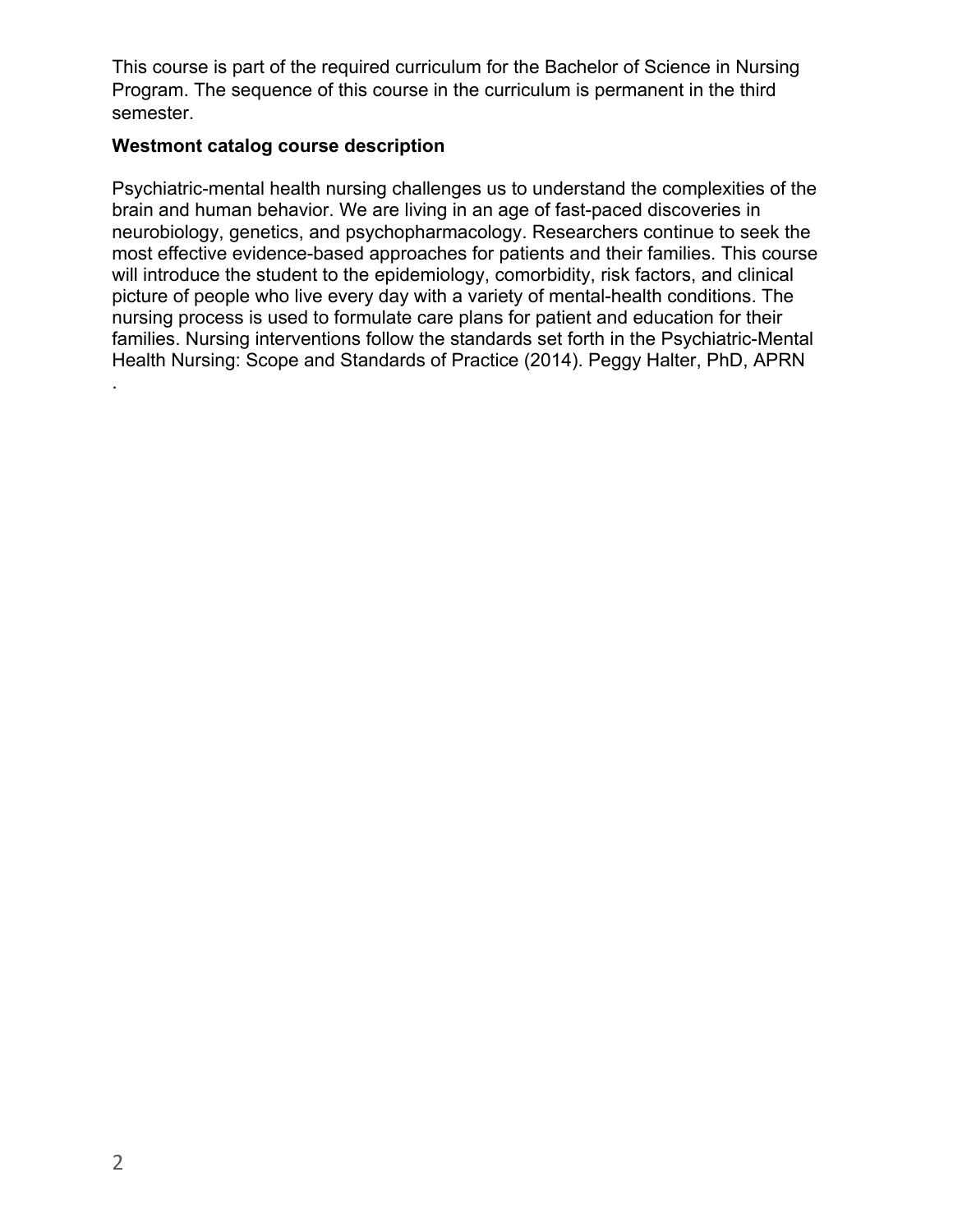

# NUR265 Psych/Mental Health Nursing

2022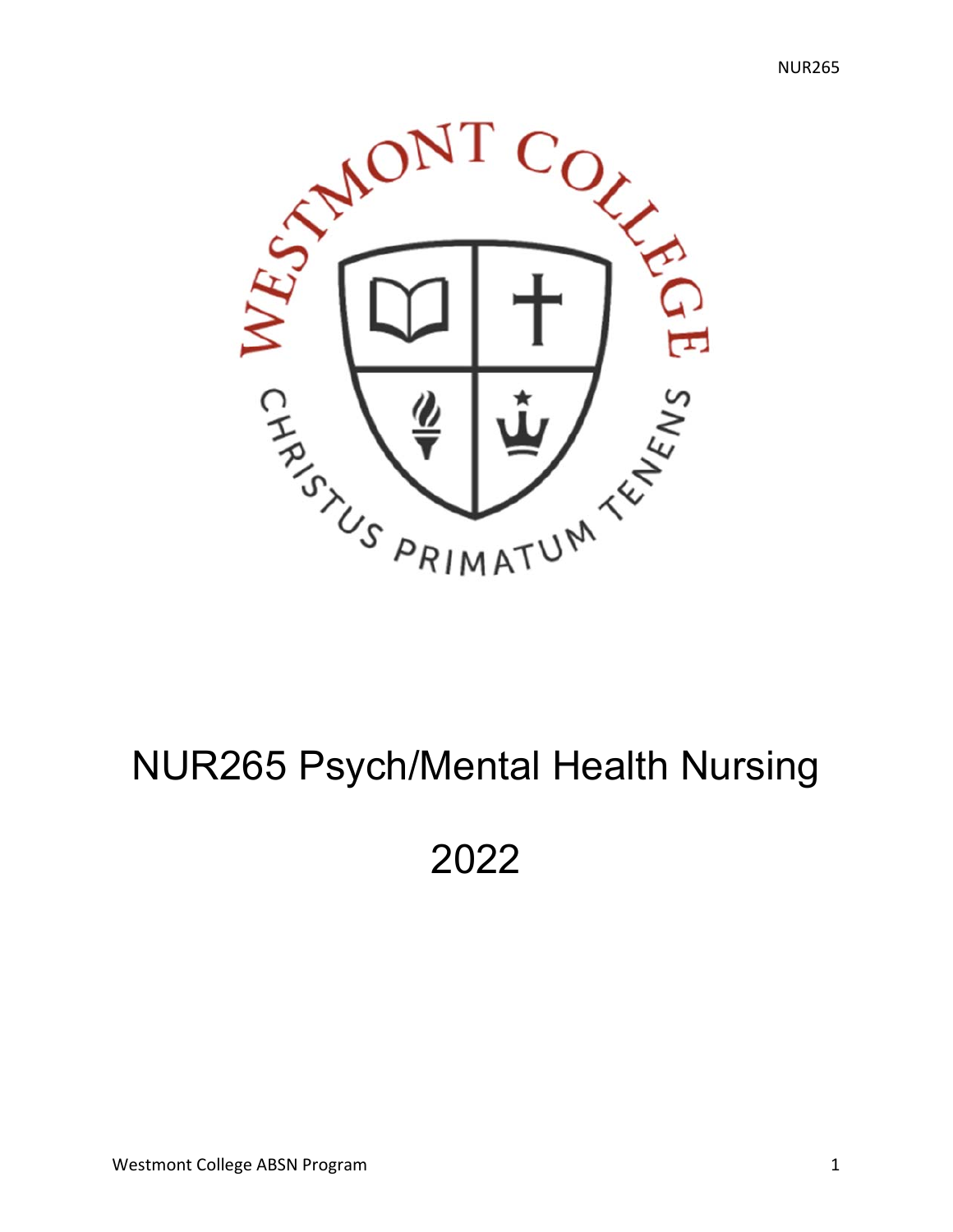# **NUR265 Psych/Mental Health Nursing**

**5 units (Theory=3units, Clinical=3units) 10 weeks Prerequisites:** Acceptance into ABSN program **Placement in curriculum:** Prelicensure requirement

**Time:**TBD **Room:** TBD

**Course Faculty:** TBD **Faculty office:** TBD **Faculty email:** TBD **Faculty phone:** TBD **Faculty office hours:** TBD

## **I. Important Information**

This is a course in a series of prelicensure nursing courses to prepare the nursing student for the safe, patient-centered and family-supported, compassionate care in a variety of healthcare settings. The best way to be prepared for your lecture and clinical experience is to maintain a healthy mental, physical, and spiritual life. Come to class after a good night's sleep, eat nutritious food, and stay current with reading assignments. For your clinical experience, come with excitement and understand you will continue to learn in the clinical setting and apply the concepts and skills you are learning in class. To help with your success in this course and program, it is not suggested you work more than 20 hours per week if you have to work.

#### **Westmont catalogue course description**

Psychiatric-mental health nursing challenges us to understand the complexities of the brain and human behavior. We are living in an age of fast-paced discoveries in neurobiology, genetics, and psychopharmacology. Researchers continue to seek the most effective evidence-based approaches for patients and their families. This course will introduce the student to the epidemiology, comorbidity, risk factors, and clinical picture of people who live every day with a variety of mental-health conditions. The nursing process is used to formulate care plans for patient and education for their families. Nursing interventions follow the standards set forth in the Psychiatric-Mental Health Nursing: Scope and Standards of Practice (2014). Peggy Halter, PhD, APRN

#### **Instructor's further description**

The patients we care for across the healthcare continuum, and in a variety of settings may be experiencing mental illness along with the physical illness they present with in their primary care practitioner's office or the emergency room. It is vital for all nurses to understand the specific needs these patients have to prevent injury and to support them in their treatment without bias or judgement.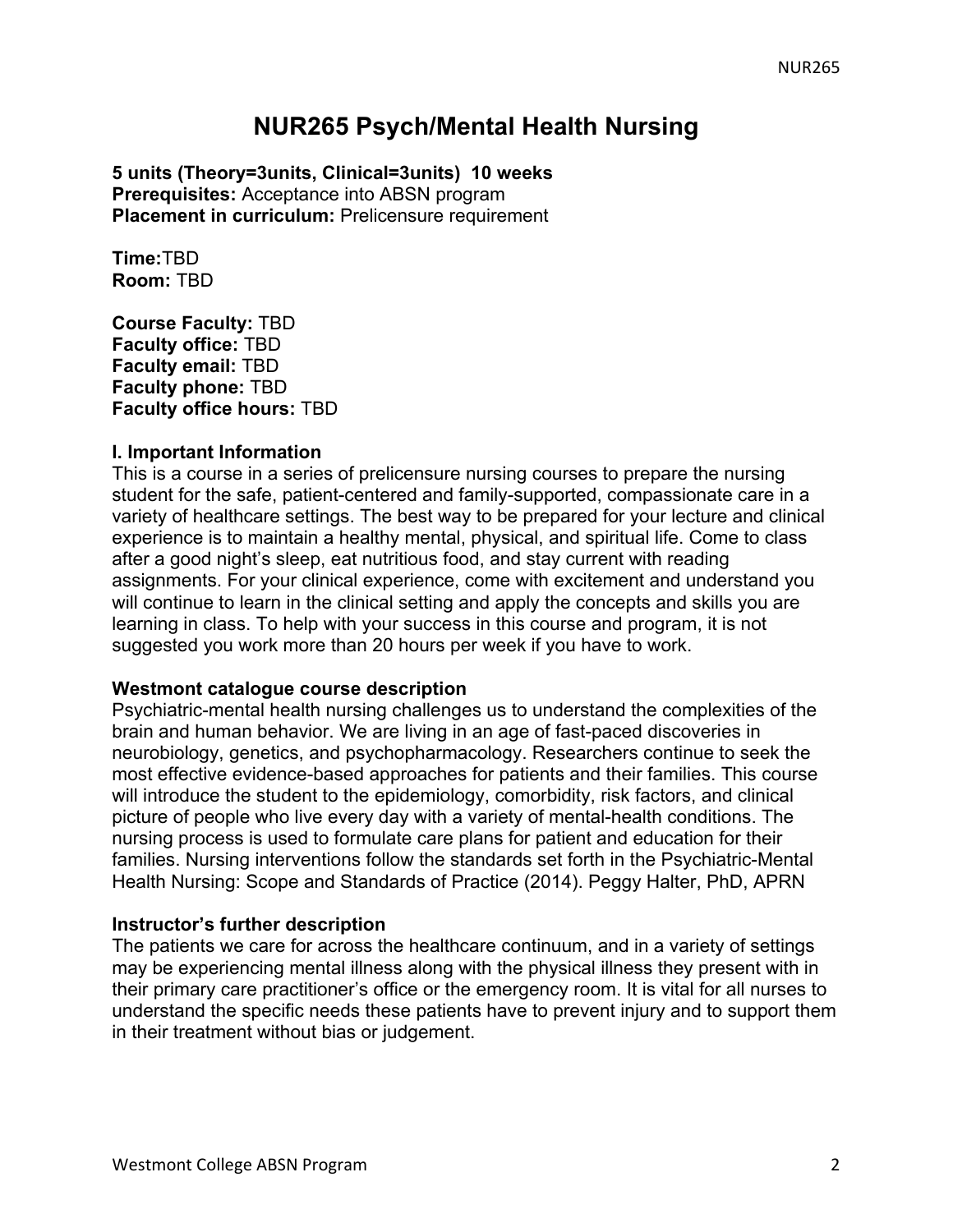# **ABSN Program Mission**

Prepares faithful servant leaders to provide patient-centered and family supported safe, compassionate care for diverse populations and communities across the lifespan and in all health care settings.

# **AACN Baccalaureate Essentials (2018)**

The Commission on Collegiate Nursing Education (CCNE) is an autonomous accrediting agency, contributing to the improvement of the public's health. A specialized/professional accrediting agency, CCNE strives to promote the quality and integrity of baccalaureate and graduate nursing programs. Following are the nine baccalaureate essentials used as the framework for the current curriculum. In 2021 the Essentials were revised and will be integrated into the curriculum over the next three years.

- I Liberal Education for Baccalaureate Generalist Nursing Practice
- II Basic Organizational and Systems Leadership for Quality Care and Patient **Safety**
- III Scholarship for Evidence-Based Practice
- IV Information Management and Application of Patient Care Technology
- V Healthcare Policy, Finance, and Regulatory Environments
- VI Interprofessional Communication and Collaboration for Improving Patient Health **Outcomes**
- VII Clinical Prevention and Population Health
- VIII Professionalism and Professional Values
- IX Baccalaureate Generalist Nursing Practice

# **AACN Essentials (revised 2021)**

The Essentials: Core Competencies for Professional Nursing Education provides a framework for preparing individuals as members of the discipline of nursing, reflecting expectations across the trajectory of nursing education and applied experience. The *Essentials* introduce 10 domains that represent the essence of professional nursing practice and the expected competencies for each domain. The competencies accompanying each domain are designed to be applicable across four spheres of care (disease prevention/promotion of health and wellbeing, chronic disease care, regenerative or restorative care, and hospice/palliative/supportive care), across the lifespan, and with diverse patient populations.

## **Domains for Nursing**

Domains are broad distinguishable areas of competence that, when considered in the aggregate, constitute a descriptive framework for the practice of nursing.

## **The Ten Domains:**

Domain 1-Knowledge for Nursing Practice Domain 2-Person-centered Care Domain 3-Population Health Domain 4-Scholarship for Nursing Practice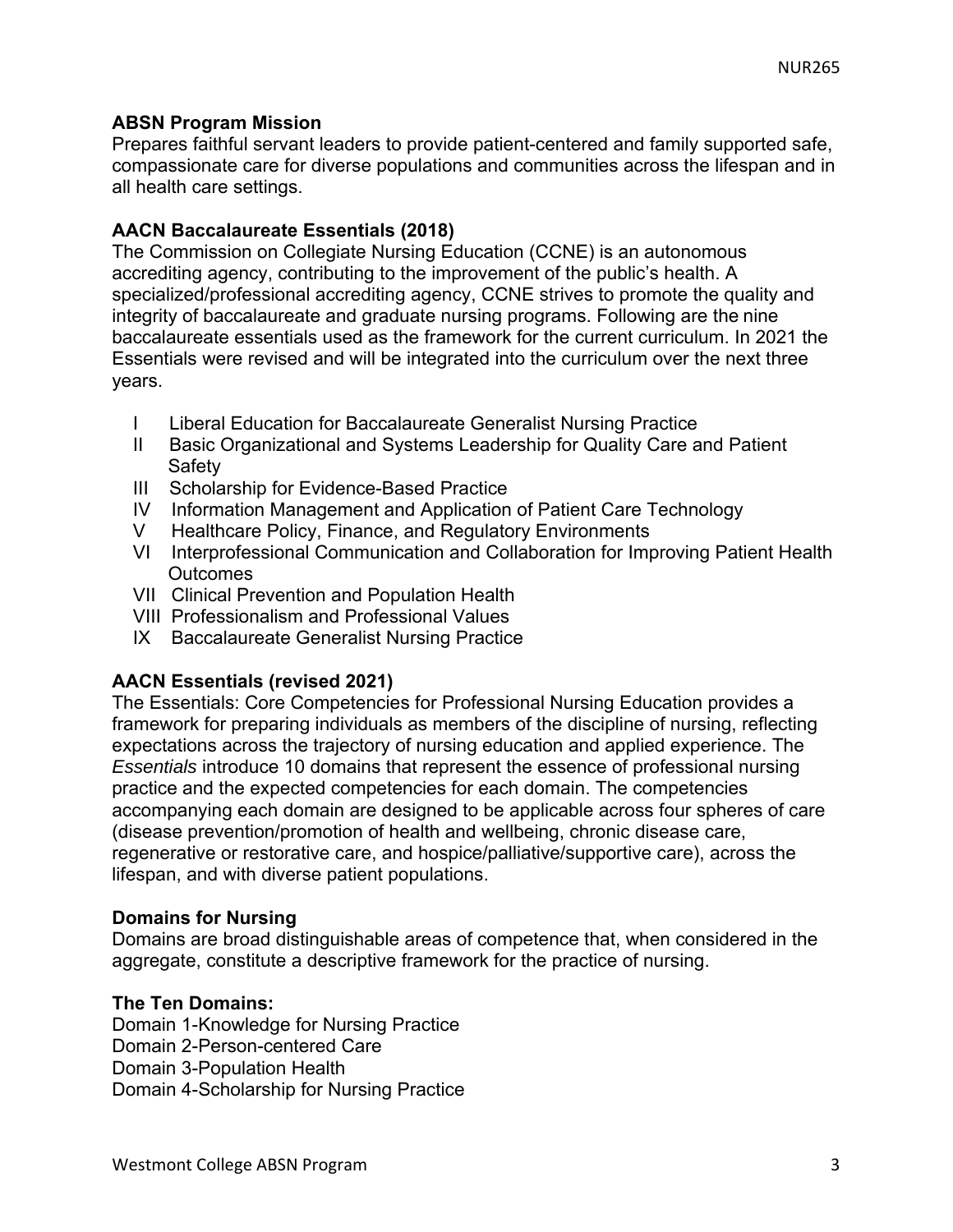Domain 5-Quality and Safety Domain 6-Interprofessional Partnerships Domain 7-Systems-based Practice Domain 8-Information and Healthcare Technology Domain 9-Professionalism Domain 10-Personal, Professionals, Leadership Development (The Essentials: Core Competencies for Professional Nursing Education, 2021)

# **Program Learning Outcomes (PLO)**

1. Exhibit Christian character and servant leadership while providing compassionate care for a diverse population in communities across state, national, and global settings.

2. Evidence-based best practices, critical thinking, and clinical reasoning, inform clinical judgement for the provision of patient-centered, safe, quality care.

3. Create patient education plans that are culturally specific to the patient and that incorporate the family support system.

4. Communicate effectively with the interprofessional team to ensure a wholistic approach to patient-centered care.

5. Continue inquisitive learning by using the Electronic Medical Record and Informatics to meet quality metrics in a variety of healthcare and geographic settings.

6. Advocate for healthcare policies for the underserved, vulnerable populations to ensure equity with access to care for prevention, remedial, supportive, and rehabilitative nursing care regionally, nationally, and globally.

# **Course Learning Outcomes (CLO)**

1. Practice culturally sensitive, evidence-based, patient-centered, compassionate care without bias or judgement.

2. Recognize the unique needs of patients that have altered realities, providing a safe environment that meets their needs.

3. Construct patient and family education plans for newly diagnosed patient with psychiatric conditions that are evidence-based and patient specific. Ensure community resources are relevant and current.

4. Appraise the data in the patient's electronic medical record (EMR) and ensure accurate documentation.

5. Communicate effectively with the interprofessional healthcare team for a wholistic plan of care that includes the patient's cultural and religious needs and preferences. 6. Advocate for the safety of each patient, using the least restrictive modes of restraint when patient is in an unsafe environment.

7. Evaluate the ongoing care of patients to ensure evidence-based best practices.

| $\sim$ 2010 020 Augunion, radio                                                                                                                                          |                                                                           |
|--------------------------------------------------------------------------------------------------------------------------------------------------------------------------|---------------------------------------------------------------------------|
| <b>Program Learning Outcomes</b>                                                                                                                                         | <b>Course Learning Outcomes (Reinforcing)</b><br>and mastering)           |
| 1. Exhibit Christian character and servant   1. Practice culturally sensitive, evidence-<br>leadership while providing compassionate<br>care for a diverse population in | based, patient-centered, compassionate<br>care without bias or judgement. |

# **PLO and CLO Alignment Table**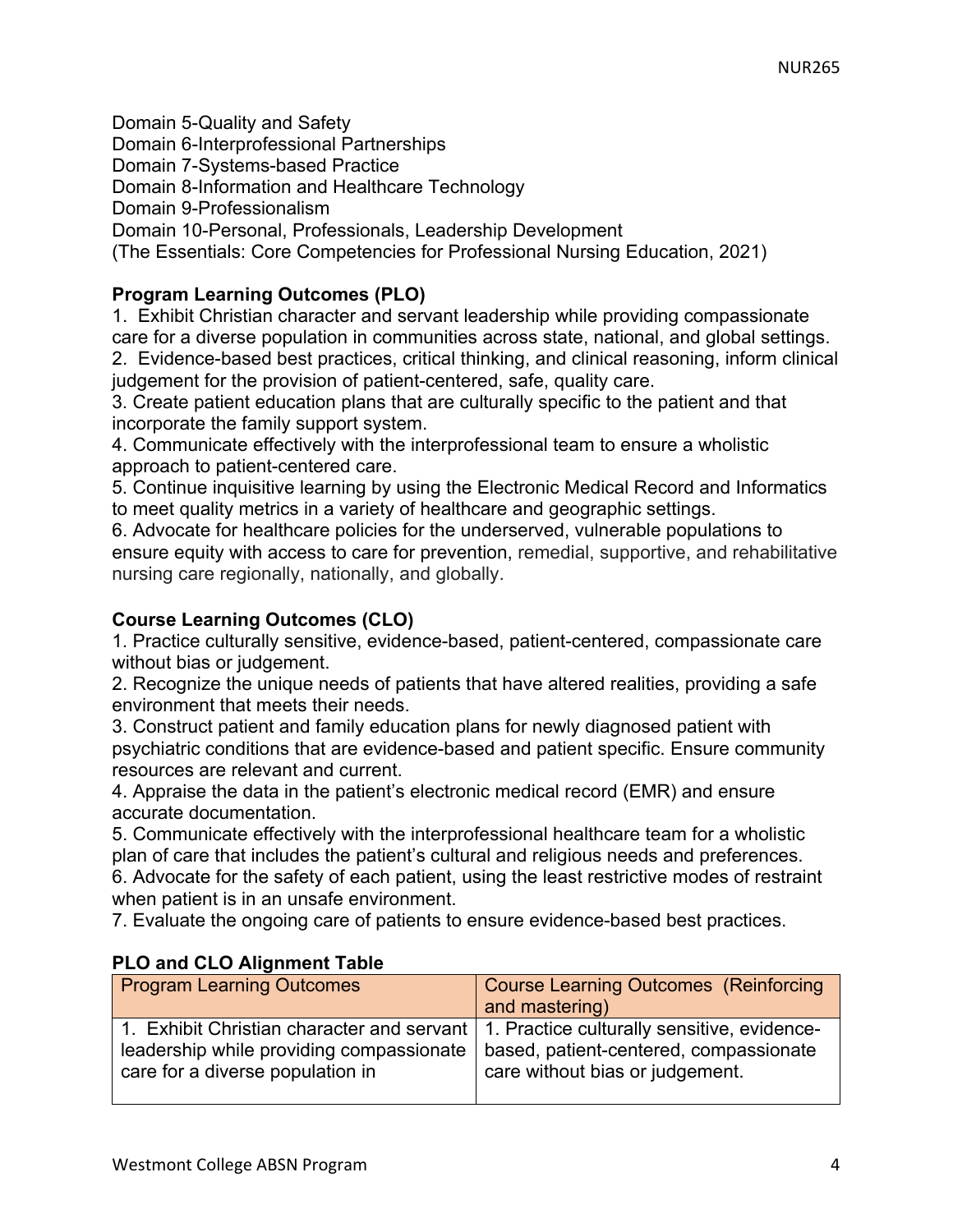| communities across state, national, and<br>global settings.                                                                                                                                                                                     |                                                                                                                                                                                                                                                                                                                                                                                                                                                                                                           |
|-------------------------------------------------------------------------------------------------------------------------------------------------------------------------------------------------------------------------------------------------|-----------------------------------------------------------------------------------------------------------------------------------------------------------------------------------------------------------------------------------------------------------------------------------------------------------------------------------------------------------------------------------------------------------------------------------------------------------------------------------------------------------|
| 2. Evidence-based best practices, critical<br>thinking, and clinical reasoning, inform<br>clinical judgement for the provision of<br>patient-centered, safe, quality care.                                                                      | 1. Practice culturally sensitive, evidence-<br>based, patient-centered, compassionate<br>care without bias or judgement.<br>2. Recognize the unique needs of<br>patients that have altered realities,<br>providing a safe environment that meets<br>their needs.<br>6. Advocate for the safety of each patient,<br>using the least restrictive modes of<br>restraint when patient is in an unsafe<br>environment.<br>7. Evaluate the ongoing care of patients<br>to ensure evidence-based best practices. |
| 3. Create patient education plans that are<br>culturally specific to the patient and that<br>incorporate the family support system.                                                                                                             | 3. Construct patient and family education<br>plans for newly diagnosed patient with<br>psychiatric conditions that are evidence-<br>based and patient specific. Ensure<br>community resources are relevant and<br>current.                                                                                                                                                                                                                                                                                |
| 4. Communicate effectively with the<br>interprofessional team to ensure a<br>wholistic approach to patient-centered<br>care.                                                                                                                    | 5. Communicate effectively with the<br>interprofessional healthcare team for a<br>wholistic plan of care that includes the<br>patient's cultural and religious needs and<br>preferences.                                                                                                                                                                                                                                                                                                                  |
| 5. Continue inquisitive learning by using<br>the Electronic Medical Record and<br>Informatics to meet quality metrics in a<br>variety of healthcare and geographic<br>settings.                                                                 | 4. Appraise the data in the patient's<br>electronic medical record (EMR) and<br>ensure accurate documentation.                                                                                                                                                                                                                                                                                                                                                                                            |
| 6. Advocate for healthcare policies for the<br>underserved, vulnerable populations to<br>ensure equity with access to care for<br>prevention, remedial, supportive, and<br>rehabilitative nursing care regionally,<br>nationally, and globally. | N/A                                                                                                                                                                                                                                                                                                                                                                                                                                                                                                       |

# **Required Textbooks**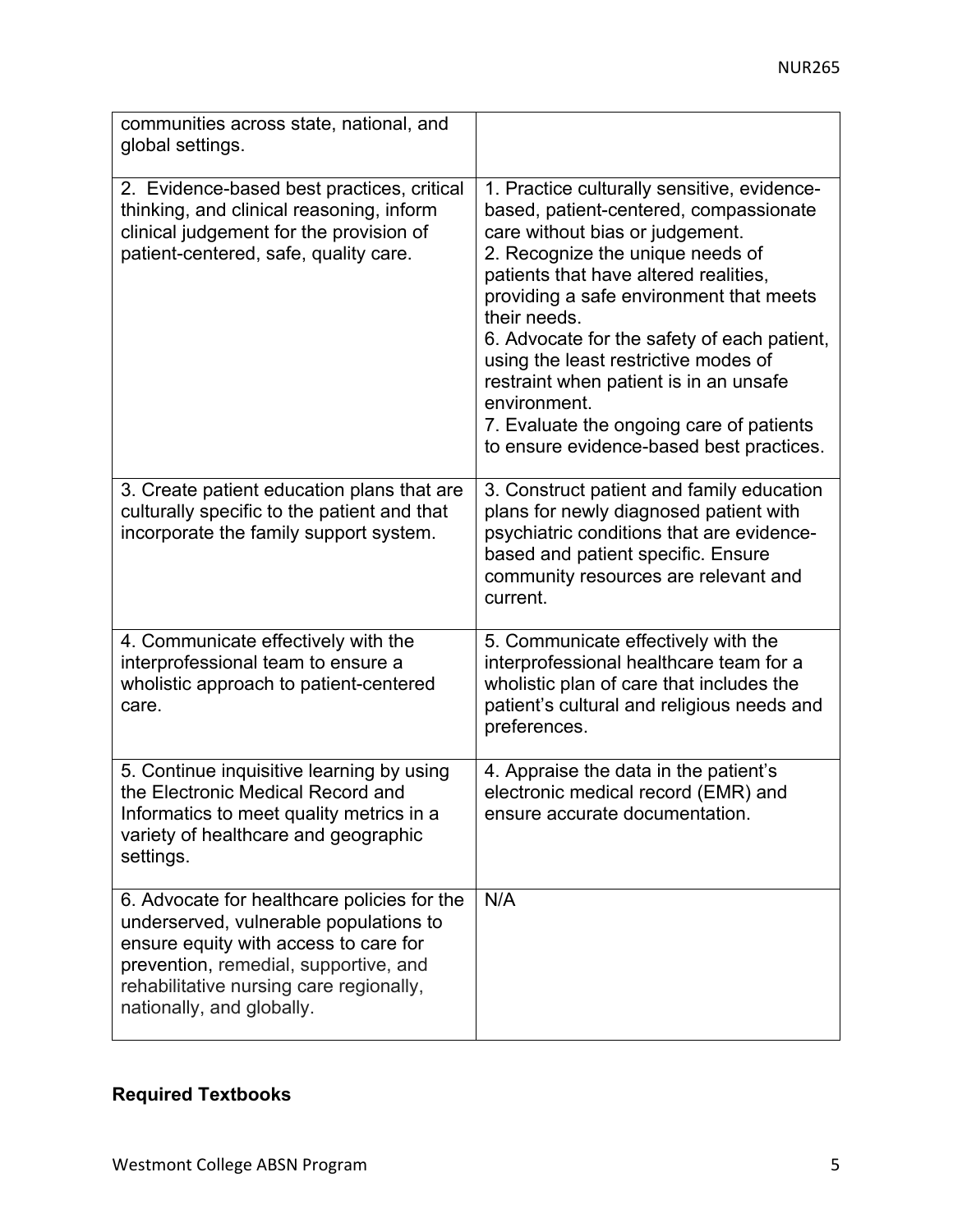| <b>Title</b>                                                                       | Author                                                                                  | <b>Publisher</b> | ISBN#          |  |  |
|------------------------------------------------------------------------------------|-----------------------------------------------------------------------------------------|------------------|----------------|--|--|
| Varcarolis'                                                                        | Margaret Jordan                                                                         | <b>Elsevier</b>  | 9-780323389679 |  |  |
| Foundations of                                                                     | <b>Halter</b>                                                                           |                  |                |  |  |
| Psychiatric-Mental                                                                 |                                                                                         |                  |                |  |  |
| Health Nursing: A                                                                  |                                                                                         |                  |                |  |  |
| <b>Clinical Approach</b>                                                           |                                                                                         |                  |                |  |  |
| (8 <sup>th</sup> ed.)                                                              |                                                                                         |                  |                |  |  |
| Gerontologic                                                                       | Sue E. Meiner &                                                                         | <b>Elsevier</b>  | 9-780323498111 |  |  |
| Nursing (6 <sup>th</sup> ed.)                                                      | Jennifer J. Yeager                                                                      |                  |                |  |  |
| Psychology for                                                                     | <b>Sue Barker</b>                                                                       | Sage             | 9-781473925069 |  |  |
| Nursing &                                                                          |                                                                                         |                  |                |  |  |
| Healthcare                                                                         |                                                                                         |                  |                |  |  |
| Professional:                                                                      |                                                                                         |                  |                |  |  |
| Developing                                                                         |                                                                                         |                  |                |  |  |
| Compassionate                                                                      |                                                                                         |                  |                |  |  |
| Care                                                                               |                                                                                         |                  |                |  |  |
|                                                                                    | <b>Nursing Diagnosis</b> textbook of your choice (can be a bundled application on smart |                  |                |  |  |
| phone)                                                                             |                                                                                         |                  |                |  |  |
| Nursing Drug textbook of your choice (can be a bundled application on smart phone) |                                                                                         |                  |                |  |  |
| <b>Publication Manual</b>                                                          | American                                                                                | American         | 978-143383216  |  |  |
| of the American                                                                    | Psychological                                                                           | Psychological    |                |  |  |
| Psychological                                                                      | Association                                                                             | Association      |                |  |  |
| Association (7 <sup>th</sup> ed.)                                                  |                                                                                         |                  |                |  |  |

## **Supplemental Resources**

ATI Supreme Essentials provides the visual and auditory learners with skill vignettes, review modules, online tutorials, dosage calculation and safe medication practice, computer adaptive NextGen and current NCLEX test item types, civility tutorials, and ATI Pulse (analytics engine that predicts students probability of passing the NCLEX). ATI also provides a host of practice and proctored NCLEX style exams as well as a Predictor exam to prepare for the NCLEX. ATI tools will be fully integrated into each nursing course.

## **Suggested Resources**

- **1.** Articles
- **2.** Position Papers
- **3.** Healthcare Policies
- **4.** Westmont College Library and online databases (EBSCO, ProQuest, ERIC, CINALH)

## **Assessment of CLOs (Assignments, quizzes, exams)**

The assessments used in this course to measure your learning and meeting the content objectives and course learning outcomes will include class participation, quizzes, and exams using NCLEX style questions. If student earns <85% on any course exam, student must build a 20-question quiz using ATI's Learning System quiz bank on missed content as remediation for course exam. This quiz will be due on next class day.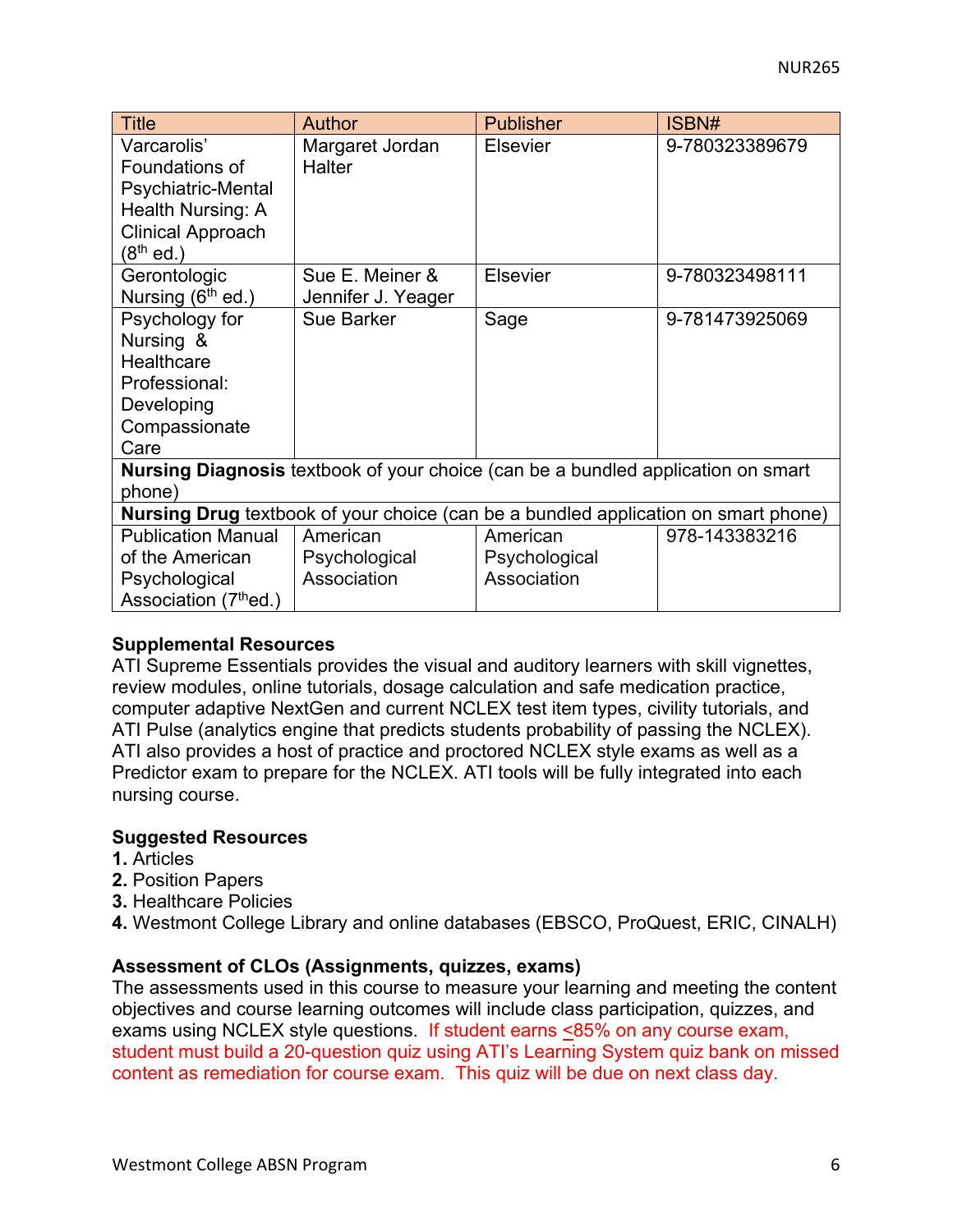| <b>Course Learning Outcomes</b>                                                                                                                                                                                                                                                                                                                                                                                                                                                                                                                                                                                                                                                                                                                           | <b>Instructional activity</b>                                                           | <b>Assessment</b> |
|-----------------------------------------------------------------------------------------------------------------------------------------------------------------------------------------------------------------------------------------------------------------------------------------------------------------------------------------------------------------------------------------------------------------------------------------------------------------------------------------------------------------------------------------------------------------------------------------------------------------------------------------------------------------------------------------------------------------------------------------------------------|-----------------------------------------------------------------------------------------|-------------------|
| 1. Practice culturally sensitive,<br>evidence-based, patient-<br>centered, compassionate care<br>without bias or judgement.<br>2. Recognize the unique<br>needs of patients that have<br>altered realities, providing a<br>safe environment that meets<br>their needs.<br>3. Construct patient and family<br>education plans for newly<br>diagnosed patient with<br>psychiatric conditions that are<br>evidence-based and patient<br>specific. Ensure community<br>resources are relevant and<br>current.<br>6. Advocate for the safety of<br>each patient, using the least<br>restrictive modes of restraint<br>when patient is in an unsafe<br>environment.<br>7. Evaluate the ongoing care<br>of patients to ensure evidence-<br>based best practices. | Lecture, class<br>discussion, shared<br>experiences, and<br>scaffolding case<br>studies | Quizzes and exams |
| 4. Appraise the data in the<br>patient's electronic medical<br>record (EMR) and ensure<br>accurate documentation.<br>5. Communicate effectively<br>with the interprofessional<br>healthcare team for a wholistic<br>plan of care that includes the<br>patient's cultural and religious<br>needs and preferences.                                                                                                                                                                                                                                                                                                                                                                                                                                          | Lecture, class<br>discussion, and clinical<br>practice                                  | Quizzes and exams |

Class participation  $=$  P/NC<br>Exams  $=$  3 x 100pts each = 300pts  $3 \times 100$ pts each = 300pts Comprehensive Exam  $100pts = 100pts$  $Total = 400pts$ **\*Student must have 75% in theory and "Pass" in clinical to progress**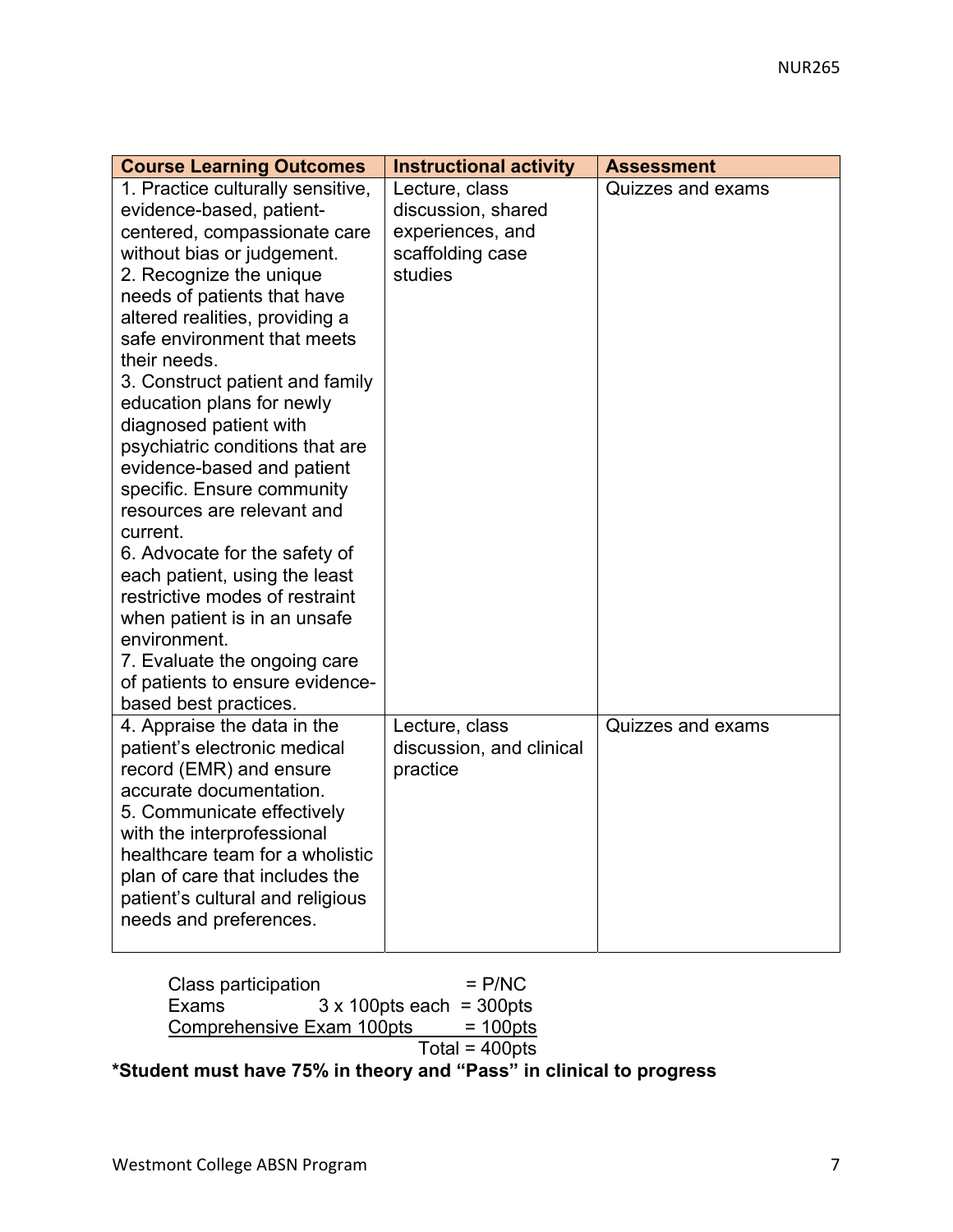# **II. Course Policies**

# **Grading**

Grade points per unit of credit are assigned on the following scale:

A 4 grade points A- 3.7 grade points B+ 3.3 grade points B 3.0 grade points B- 2.7 grade points C+ 2.3 grade points C 2.0 grade points C- 1.7 grade points D+ 1.3 grade points D 1.0 grade points D- 0.7 grade points P (At least D-) No grade points assigned. Not computed in the grade point average. F 0 grade points NC (F) No grade points assigned. Not computed in the grade point average. W No grade points assigned. Not computed in grade point average. WF No grade points assigned. Not computed in grade point average. WP No grade points assigned. Not computed in grade point average. WX No grade points assigned. Not computed in grade point average.

Westmont does not compute the units and grades students earned at other colleges in its grade average. (Exception: Courses and grades taken as part of a Westmont offcampus program are posted on the Westmont transcript and will be calculated in the Westmont GPA.)

Apart from the exceptions identified below, all courses at Westmont are graded using a letter scale (A, B, C, D, F).

Instructor Initiated Exceptions:

1. For pedagogical reasons, an instructor may elect to use P/NC grade reporting in any class not approved for GE credit. It is assumed that the same gradereporting

system will be applied to the entire class.

- 2. With the approval of the General Education Committee, P/NC grade reporting may be used in appropriate, GE-approved courses.
- 3. When P/NC grade reporting is used, the syllabus must reflect this fact. In addition, departments are encouraged to include a notice in the catalog that the course may use P/NC grading.

# **Office of Disability Services**

Students who have been diagnosed with a disability are strongly encouraged to contact the Office of Disability Services as early as possible to discuss appropriate accommodations for this course. Formal accommodations will only be granted for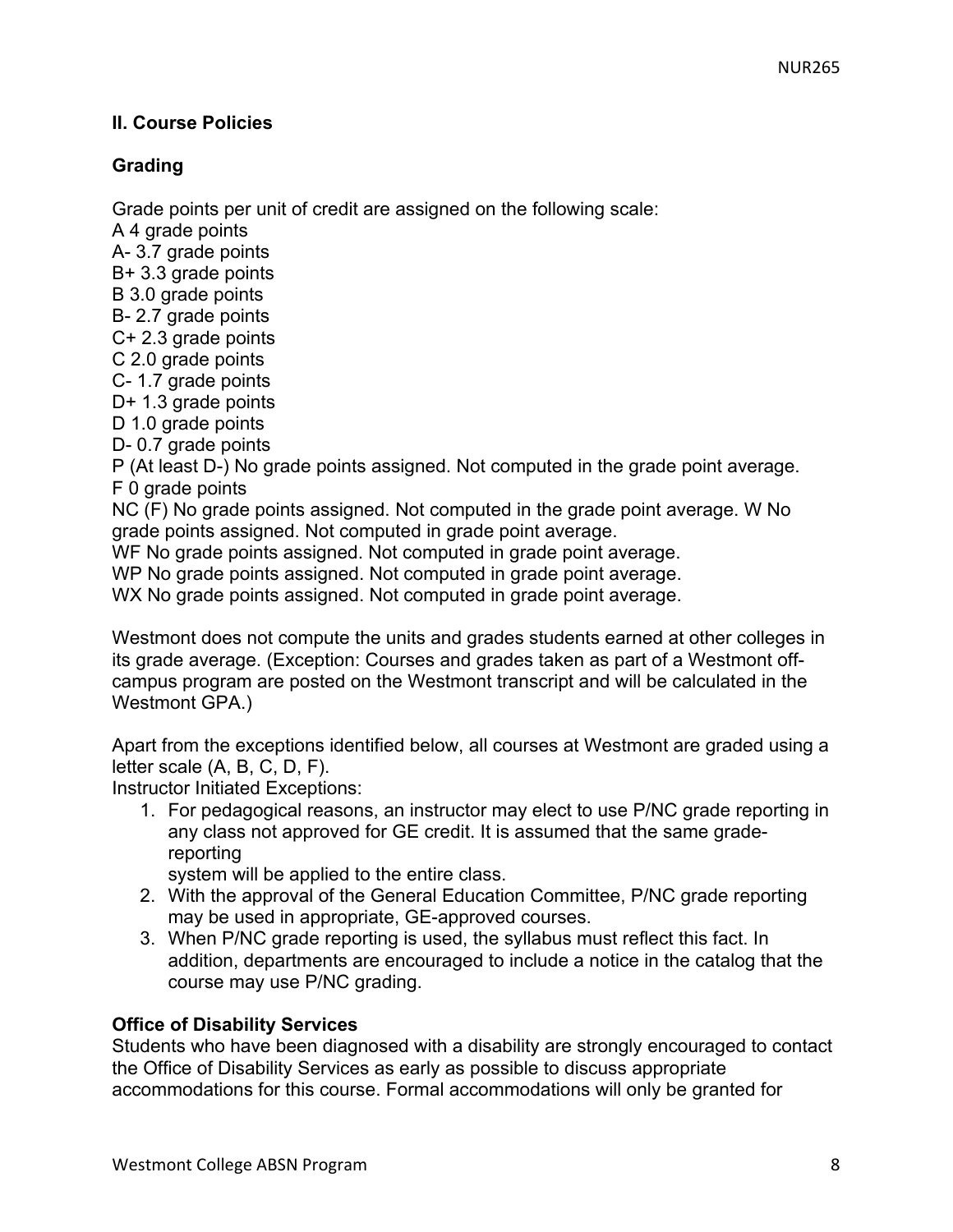students whose disabilities have been verified by the Office of Disability Services. These accommodations may be necessary to ensure your equal access to this course.

Please contact Sheri Noble, Director of Disability Services. (310A Voskuyl Library, 565- 6186, snoble@westmont.edu) or visit the website for more information: http://www.westmont.edu/\_offices/disability

# **Dress Code**

Comfortable, non-binding clothing

## **Academic Integrity**

When students join our college community, they are expected, as apprentice scholars, to search for truth with integrity and accuracy. This quest requires humility about our abilities, respect for the ideas of others, and originality in our thinking. Since Westmont is a Christian community, the integrity of our scholarship is rooted in the integrity of our faith. We seek to be followers of Christ in the classroom, in the library, and at the privacy of our computers. Violations of academic integrity are a serious breach of trust within the Westmont community because they violate the regard for truth essential to genuine learning and Christian consistency. Such deception also hurts those students who do their work with integrity. Violations of Academic Integrity may consist of cheating (the use of unauthorized sources of information on an examination or other assignment), falsification (misrepresentation of facts in any academic project or obligation) or plagiarism (the use of someone else's words or ideas without giving proper credit). Faculty and students should operate in an environment of mutual trust and respect. Faculty will expect students to act in ways consistent with academic integrity. However, for both scholarly and spiritual reasons, cheating, falsification, plagiarism and all other violations of academic integrity will not be tolerated in the Westmont community. Please familiarize yourself with the entire Westmont College Academic Integrity Policy. This document defines different violations of academic integrity and their consequences. It also contains very helpful information on strategies to recognize violations of academic integrity before they occur. Dishonesty in the clinical setting, will not be tolerated and students will be removed followed by program suspension or termination.

## **Technology in the Classroom**

Laptops, tablets, and smart phones can be used in the classroom with the permission of the faculty. The use of smart phones in the clinical setting will depend on each clinical setting's rules. Smart phones in the clinical setting can be used for clinical related resources (drug book, Tabers, calculation, etc). Recording lectures is also at the discretion of the faulty and permission must be granted.

## **Emergencies**

In the event that an emergency occurs during instruction, it is important to be familiar with the practices in place for the classroom. Please review the document at https://integready.app.box.com/AnticipatingInClass and direct any questions or concerns to the Office of Institutional Resilience.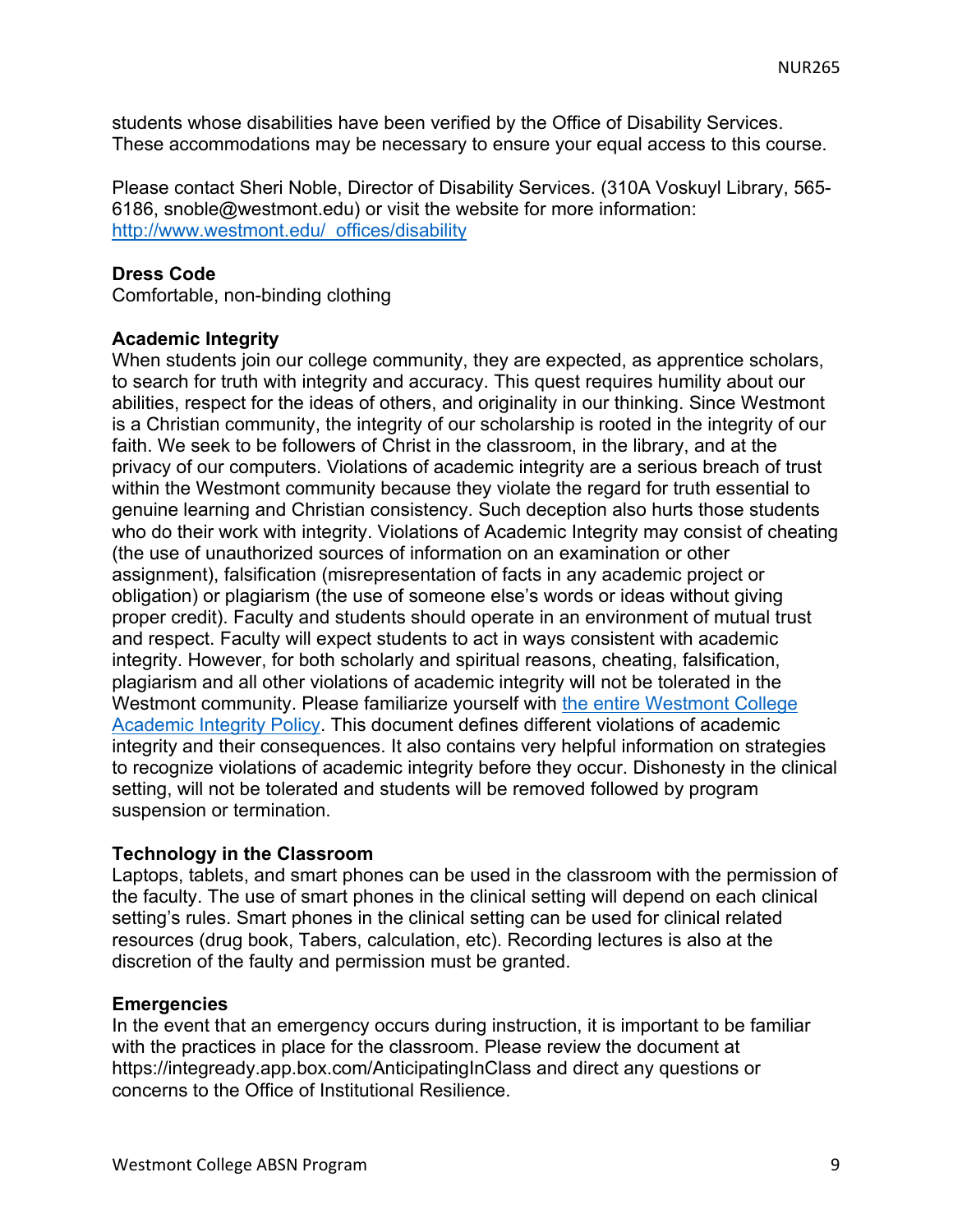# **III. Weekly course schedule**

# **Textbooks:**

- 1. Foundations of Psych/Mental Health Nursing (Halter)
- 2. Gerontologic Nursing (Meiner)

3. Psychology for Nursing & Healthcare Professional: Developing Compassionate Care (Barker)

|  |  |  | *Subject to change at any time, you will be notified of any changes |  |
|--|--|--|---------------------------------------------------------------------|--|
|--|--|--|---------------------------------------------------------------------|--|

| <b>Week</b>   | <b>Content Objectives</b>                                   | <b>Reading</b>       | <b>Activities</b>                      | <b>Outcome</b>     |
|---------------|-------------------------------------------------------------|----------------------|----------------------------------------|--------------------|
| <u>In</u>     |                                                             |                      | and                                    | <b>Measurement</b> |
| semester      |                                                             |                      | assignments                            |                    |
| $\frac{1}{2}$ | Introduction to                                             |                      |                                        |                    |
|               | course/semester                                             |                      |                                        |                    |
| 3 and 4       | <b>Mental Health and Mental</b>                             | Halter: 1, 2, 4,     | <b>Small group</b>                     |                    |
|               | Illness, Theories and                                       | 34, 35               | activity:                              |                    |
|               | therapies, Treatment                                        |                      | <b>Brainstorm</b>                      |                    |
|               | <b>Settings, Therapeutic</b>                                | Meiner: 2 pgs.       | together,                              |                    |
|               | <b>Groups, Family</b>                                       | 22-27                | characteristics of                     |                    |
|               | <b>Interventions</b><br>1. Discuss how the aging of         | Barker: 5            | a solid, healthy<br>functional family. |                    |
|               | society will affect the future of                           |                      |                                        |                    |
|               | health care delivery.                                       | <b>ATI eBook</b>     | <b>Class</b>                           |                    |
|               | 2. Explore the concept of                                   | <b>Mental Health</b> | discussion:                            |                    |
|               | ageism as it relates to care of                             | <b>Chapter 1 and</b> | psychoanalysis                         |                    |
|               | older adults in various                                     | 7                    |                                        |                    |
|               | settings.                                                   |                      | Complete ALT:                          |                    |
|               | 3. Identify the implications of                             |                      | Therapeutic                            |                    |
|               | psychiatric theories and                                    |                      | Procedure on                           |                    |
|               | therapies for nursing care.                                 |                      | psychoanalysis                         |                    |
|               | 4. Apply developmental<br>theories to patients across the   |                      |                                        |                    |
|               | life span.                                                  |                      |                                        |                    |
|               | 5. Discuss the purpose of                                   |                      |                                        |                    |
|               | patient-centered medical                                    |                      |                                        |                    |
|               | homes and implications for                                  |                      |                                        |                    |
|               | holistically treating individuals                           |                      |                                        |                    |
|               | with psychiatric disorders.                                 |                      |                                        |                    |
|               | 6. Explain the therapeutic                                  |                      |                                        |                    |
|               | milieu.                                                     |                      |                                        |                    |
|               | 7. Differentiate the role of the<br>nurse for inpatient and |                      |                                        |                    |
|               | outpatient care.                                            |                      |                                        |                    |
|               | 8. Examine the basic                                        |                      |                                        |                    |
|               | concepts related to group                                   |                      |                                        |                    |
|               | work.                                                       |                      |                                        |                    |
|               | 9. Evaluate task and                                        |                      |                                        |                    |
|               | maintenance roles of group                                  |                      |                                        |                    |
|               | members.                                                    |                      |                                        |                    |
|               | 10. Compare and contrast                                    |                      |                                        |                    |
|               | models of modern family                                     |                      |                                        |                    |
|               | therapy.                                                    |                      |                                        |                    |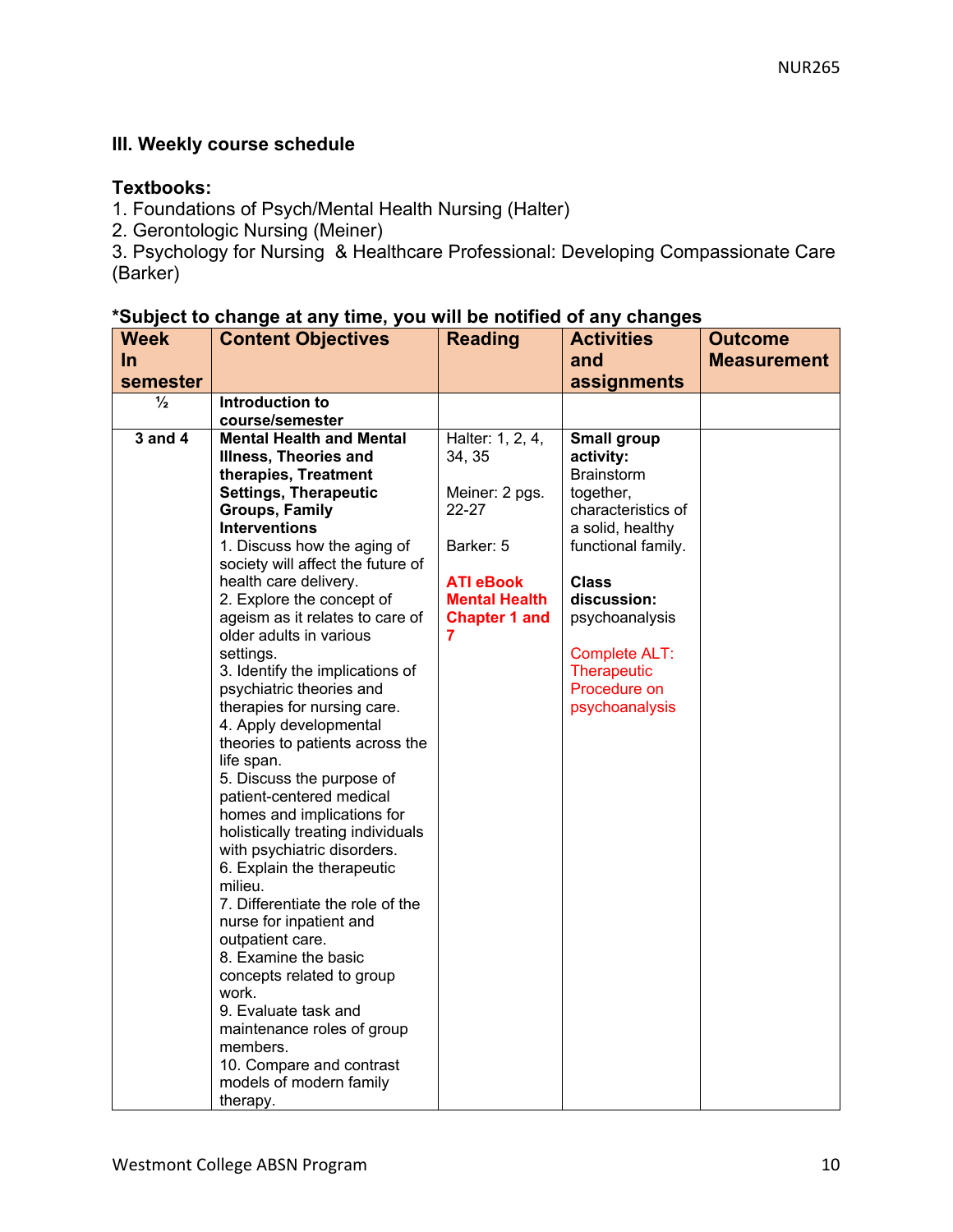| <b>5 and 6</b> | Psychobiology and                | Halter: 4, 36         | <b>Class</b>       |                        |
|----------------|----------------------------------|-----------------------|--------------------|------------------------|
|                | Psychopharmacology,              | Meiner: 16            | discussion:        |                        |
|                | Drugs and aging,                 |                       | What are your      |                        |
|                | <b>Integrative Care</b>          | <b>ATI eBook</b>      | thoughts and/or    |                        |
|                | 1. Describe the role of the      | <b>Mental Health</b>  | experience with    |                        |
|                | primary care provider and the    | <b>Nursing Unit 4</b> | integrative        |                        |
|                | psychiatric specialist in        |                       | modalities for     |                        |
|                | treating psychiatric disorders.  | <b>Pharmacology</b>   | psychiatric care.  |                        |
|                | 2. Evaluate key components       | <b>Made Easy</b>      |                    |                        |
|                | and benefits of community-       | <b>Module:</b>        |                    |                        |
|                | based care such as               |                       | <b>Video Case</b>  |                        |
|                |                                  | <b>Neurological</b>   | Studies:           |                        |
|                | psychiatric home care.           | <b>System Part 2</b>  |                    |                        |
|                | 3. Explain the purpose of        |                       | Neurocognitive     |                        |
|                | identifying the rights of        |                       | disorders          |                        |
|                | hospitalized psychiatric         |                       |                    |                        |
|                | patients.                        |                       |                    |                        |
|                | 4. Discuss the concepts of       |                       |                    |                        |
|                | integrative care;                |                       |                    |                        |
|                | complementary and                |                       |                    |                        |
|                | alternative medicine.            |                       |                    |                        |
|                | 5. Develop education material    |                       |                    |                        |
|                | for patient and family           |                       |                    |                        |
|                | regarding evidence-based         |                       |                    |                        |
|                | practice and safety of           |                       |                    |                        |
|                | integrative modalities.          |                       |                    |                        |
|                | 6. Examine the role of the       |                       |                    |                        |
|                | nurse in preparing,              |                       |                    |                        |
|                | administering and monitoring     |                       |                    |                        |
|                | the consumption of psych         |                       |                    |                        |
|                | medications for this             |                       |                    |                        |
|                | population.                      |                       |                    |                        |
|                | 7. Evaluate laboratory and       |                       |                    |                        |
|                | diagnostic test for the patient  |                       |                    |                        |
|                | with Psychiatric conditions.     |                       |                    |                        |
| $7$ and $8$    | <b>Legal and Ethical</b>         | Halter: 6, 7          | <b>Small group</b> | Week 7: Learning       |
|                | <b>Implications, The Nursing</b> |                       | discussion:        | <b>System Standard</b> |
|                | <b>Process and Standards of</b>  | A <del>TI:</del>      | Challenge          | Quiz: Mental           |
|                | Care                             |                       | students in        | Health 1               |
|                | 1. Discuss the five ethical      |                       | groups to          |                        |
|                | principles central to bioethics. |                       | differentiate      |                        |
|                | 2. Discuss patient's rights      |                       | beneficence,       |                        |
|                | including the patients right to  |                       | justice,           |                        |
|                | treatment, refuse treatment,     |                       | autonomy,          |                        |
|                | and informed consent.            |                       | fidelity,          |                        |
|                | 3. Examine the patient's rights  |                       | maleficence and    |                        |
|                | and legal concerns in regard     |                       | how these          |                        |
|                | ot restraint and seclusion.      |                       | principles protect |                        |
|                | 4. Evaluate situations in which  |                       | patient's rights.  |                        |
|                | health care professionals        |                       |                    |                        |
|                | have a duty to break patient     |                       | <b>Class</b>       |                        |
|                | confidentiality.                 |                       | discussion:        |                        |
|                | 5. Review BPE 2725 in            |                       | What would you     |                        |
|                | regards to compassionate         |                       | do if you          |                        |
|                | care of the patient with         |                       | suspected          |                        |
|                | psychiatric conditions.          |                       | negligence on      |                        |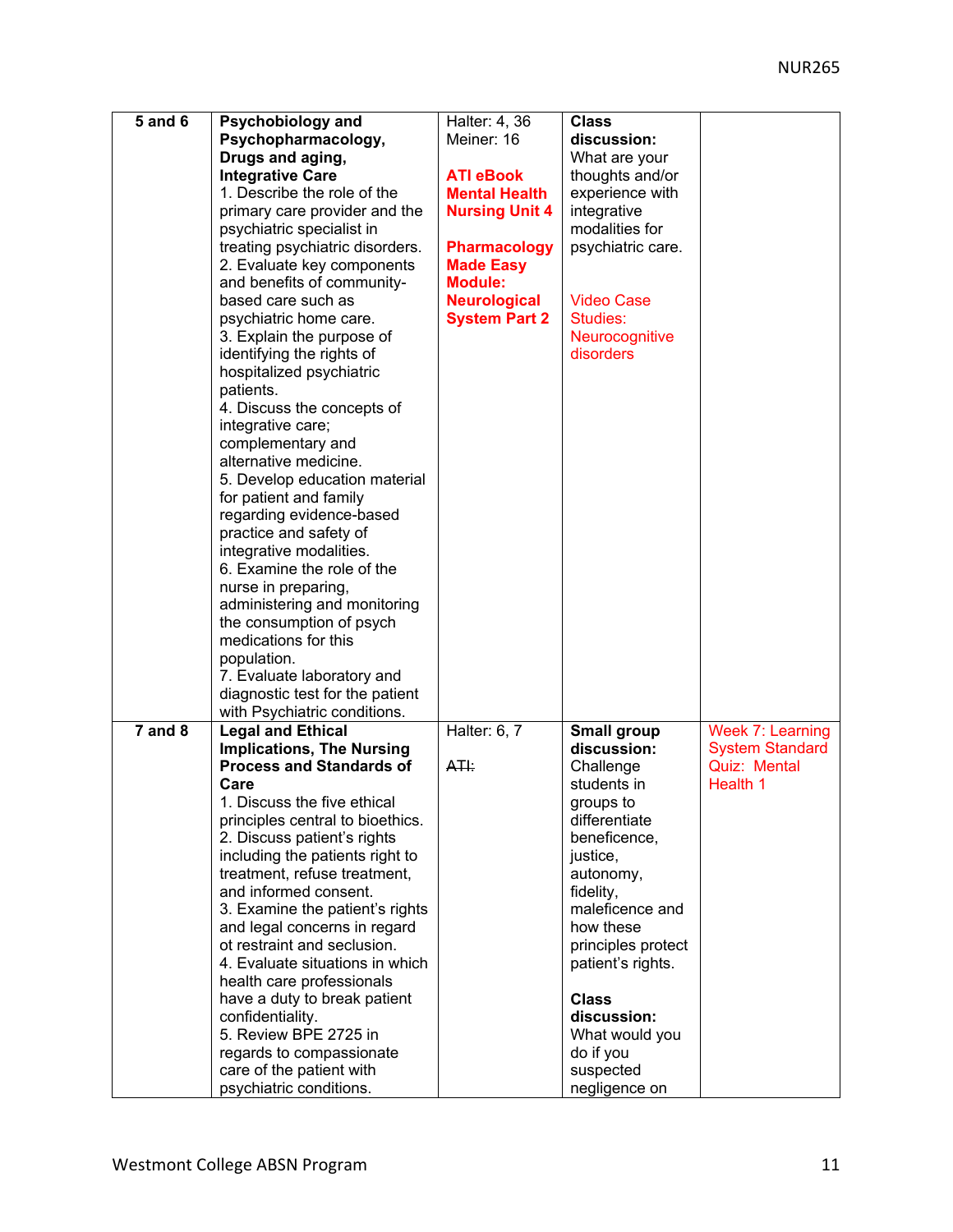|               | 6. Discuss laws (torts,          |                   | the part of a       |                    |
|---------------|----------------------------------|-------------------|---------------------|--------------------|
|               | negligence, malpractice) that    |                   | peer?               |                    |
|               | are relevant to psychiatric      |                   |                     |                    |
| nursing.      |                                  |                   |                     |                    |
|               | 7. Discusses the procedure       |                   |                     |                    |
|               | for conducting a mental health   |                   |                     |                    |
| examination.  |                                  |                   |                     |                    |
|               |                                  |                   |                     |                    |
| 9             | <b>Cultural Implications,</b>    | Halter: 5, 8, 9,  | <b>Small group</b>  | Exam 1             |
|               | <b>Therapeutic relationships</b> | 10                | discussion:         | <b>Weeks 6/7/8</b> |
|               | and communication, and           |                   | You are caring      |                    |
| <b>Stress</b> |                                  | A <del>TI</del> : | for three patients. |                    |
|               | 1. Explain the importance of cul |                   | Patient A           |                    |
|               | relevant care in psychiatric men |                   | believes in         |                    |
| health        |                                  |                   | Western             |                    |
|               | nursing practice.                |                   | Medicine, Patient   |                    |
|               | 2. Discuss potential problems in |                   | B believes in       |                    |
|               | applying Western                 |                   | Eastern             |                    |
|               | psychological theory to          |                   | Medicine, and       |                    |
|               | patients of other cultures.      |                   | Patient C           |                    |
|               | 3. Compare and contrast          |                   | believes in tribal  |                    |
|               | Western nursing beliefs,         |                   | remedies from       |                    |
|               |                                  |                   | Africa. Discuss     |                    |
|               | values, and practices with the   |                   |                     |                    |
|               | beliefs, values, and practices   |                   | how you would       |                    |
|               | of patients from diverse         |                   | provide patient-    |                    |
| cultures.     |                                  |                   | centered            |                    |
|               | 4. Compare and contrast a        |                   | compassionate       |                    |
|               | social relationship and a        |                   | care for this       |                    |
|               | therapeutic relationship         |                   | group of patients.  |                    |
|               | regarding purpose, focus,        |                   |                     |                    |
|               | communications style, and        |                   | <b>Video Case</b>   |                    |
| goals.        |                                  |                   | Studies:            |                    |
|               | 5. Explore qualities that        |                   | <b>Therapeutic</b>  |                    |
|               | foster a therapeutic             |                   | Communication       |                    |
| nurse-patient |                                  |                   | <b>And Cultural</b> |                    |
|               | relationship and qualities that  |                   | <b>Diversity</b>    |                    |
|               | contribute to a nontherapeutic   |                   |                     |                    |
|               | nursing interactive process.     |                   |                     |                    |
|               | 6. Analyze the meaning of        |                   |                     |                    |
|               | boundaries and the influence     |                   |                     |                    |
|               | of transference and              |                   |                     |                    |
|               | countertransference on           |                   |                     |                    |
|               | boundary blurring.               |                   |                     |                    |
|               | 7. Define and discuss the        |                   |                     |                    |
|               | roles of empathy,                |                   |                     |                    |
|               | genuineness, and positive        |                   |                     |                    |
|               | regard on the part of            |                   |                     |                    |
|               | the nurse in a nurse-patient     |                   |                     |                    |
| relationship. |                                  |                   |                     |                    |
|               | 8. Identify the use of attending |                   |                     |                    |
|               | behaviors (e.g., eye contact,    |                   |                     |                    |
|               | body language, and vocal         |                   |                     |                    |
| qualities).   |                                  |                   |                     |                    |
|               | 9. Relate problems that can      |                   |                     |                    |
|               | arise when nurses are            |                   |                     |                    |
|               | insensitive to cultural          |                   |                     |                    |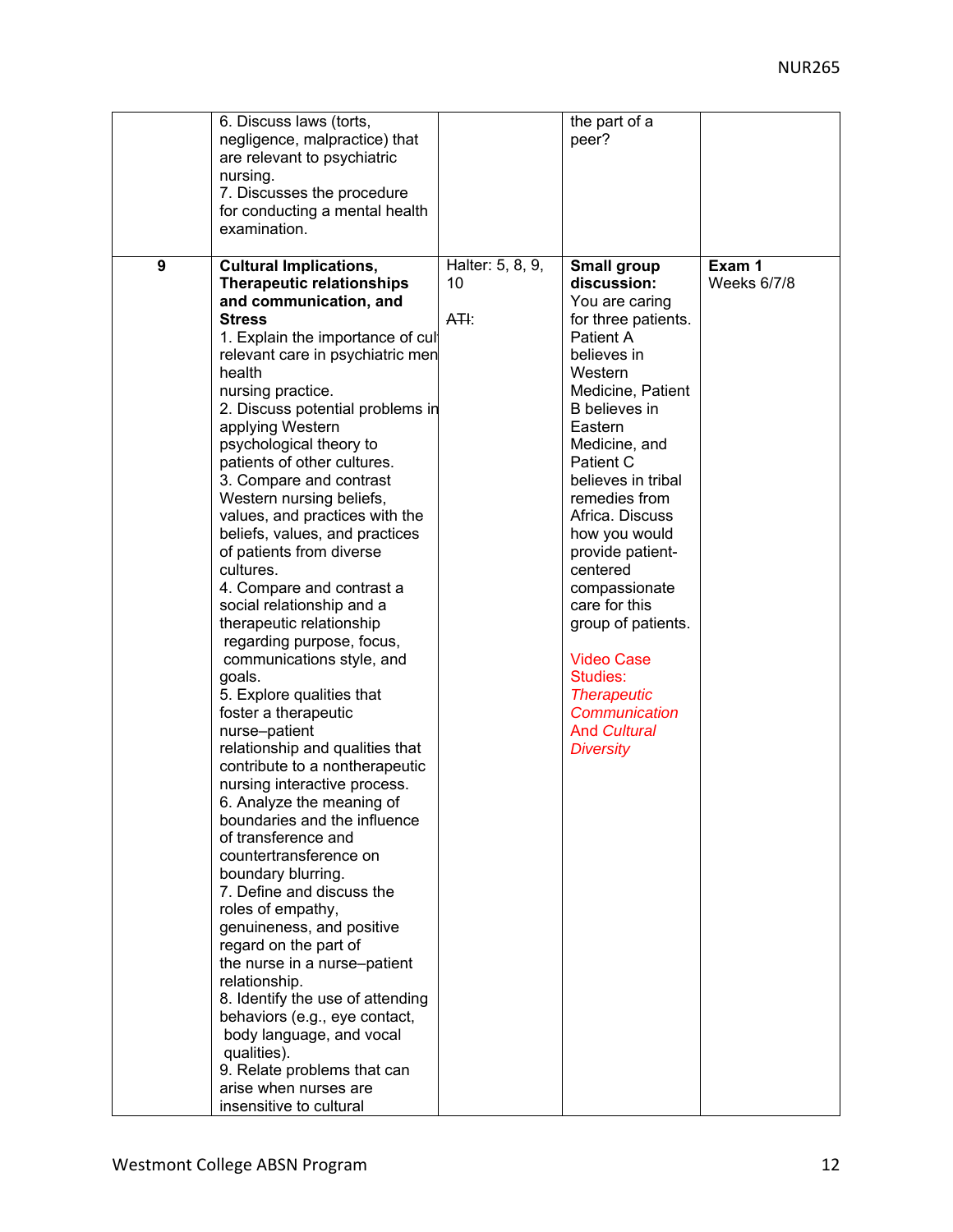|    | influences on patients'<br>communication styles.<br>10. Describe four techniques the<br>can enhance communication,<br>highlighting what makes<br>them <i>effective</i> .<br>11. Discuss four techniques<br>that can obstruct communication<br>highlighting what makes them<br>ineffective.<br>12. Compare and contrast<br>Cannon's (fight-or-flight) and<br>Selye's (general adaptation<br>syndrome) models of stress.<br>13. Describe how responses<br>to stress are mediated<br>through perception,<br>personality, social<br>support, culture, and<br>spirituality.                                                                                                                                                                                                                                                                                                                                                                                 |                                         |                                                                                                                                                                                                                                                                                                                                                                                                                                                                                                                    |                                                                          |
|----|--------------------------------------------------------------------------------------------------------------------------------------------------------------------------------------------------------------------------------------------------------------------------------------------------------------------------------------------------------------------------------------------------------------------------------------------------------------------------------------------------------------------------------------------------------------------------------------------------------------------------------------------------------------------------------------------------------------------------------------------------------------------------------------------------------------------------------------------------------------------------------------------------------------------------------------------------------|-----------------------------------------|--------------------------------------------------------------------------------------------------------------------------------------------------------------------------------------------------------------------------------------------------------------------------------------------------------------------------------------------------------------------------------------------------------------------------------------------------------------------------------------------------------------------|--------------------------------------------------------------------------|
| 10 | Schizophrenia Spectrum<br><b>Disorders, Anxiety and</b><br>OCD, Impulse control<br>disorders, Trauma,<br><b>Stressor-related and</b><br>Dissociative disorders,<br>Anger, Aggression, and<br><b>Violence</b><br>1. Discuss the schizophrenia<br>spectrum disorders.<br>2. Explain at least three of<br>the neurobiological findings<br>that indicate that<br>schizophrenia is a brain<br>disorder.<br>3. Differentiate among the<br>positive and negative<br>symptoms of schizophrenia in<br>terms of treatment and effect<br>on quality of life.<br>4. Describe clinical<br>manifestations of each<br>anxiety and<br>obsessive-compulsive<br>disorder.<br>5. Examine genetic,<br>biological, psychological, and<br>cultural factors that may contribl<br>to anxiety and obsessive-<br>compulsive disorders.<br>6. Justify feelings that may be<br>experienced by nurses caring<br>for patients with anxiety and<br>obsessive-compulsive<br>disorders. | Halter: 12, 15,<br>16, 21, 27<br>$A$ H: | <b>Small group</b><br>discussion:<br>PTSD can be<br>associated with<br>any kind of<br>trauma. We have<br>experienced a<br>pandemic across<br>the globe. Many<br>of our healthcare<br>providers will<br>experience<br>PTSD, is our<br>healthcare<br>infrastructure<br>capable and<br>ready to treat this<br>population?<br><b>Class</b><br>discussion:<br>Ethical care of<br>the psych-mental<br>health patient<br>and safety for<br>caregivers.<br><b>ATI Video Case</b><br>Studies: Anxiety,<br><b>Depression</b> | <b>Learning System</b><br><b>Standard Quiz</b><br><b>Mental Health 2</b> |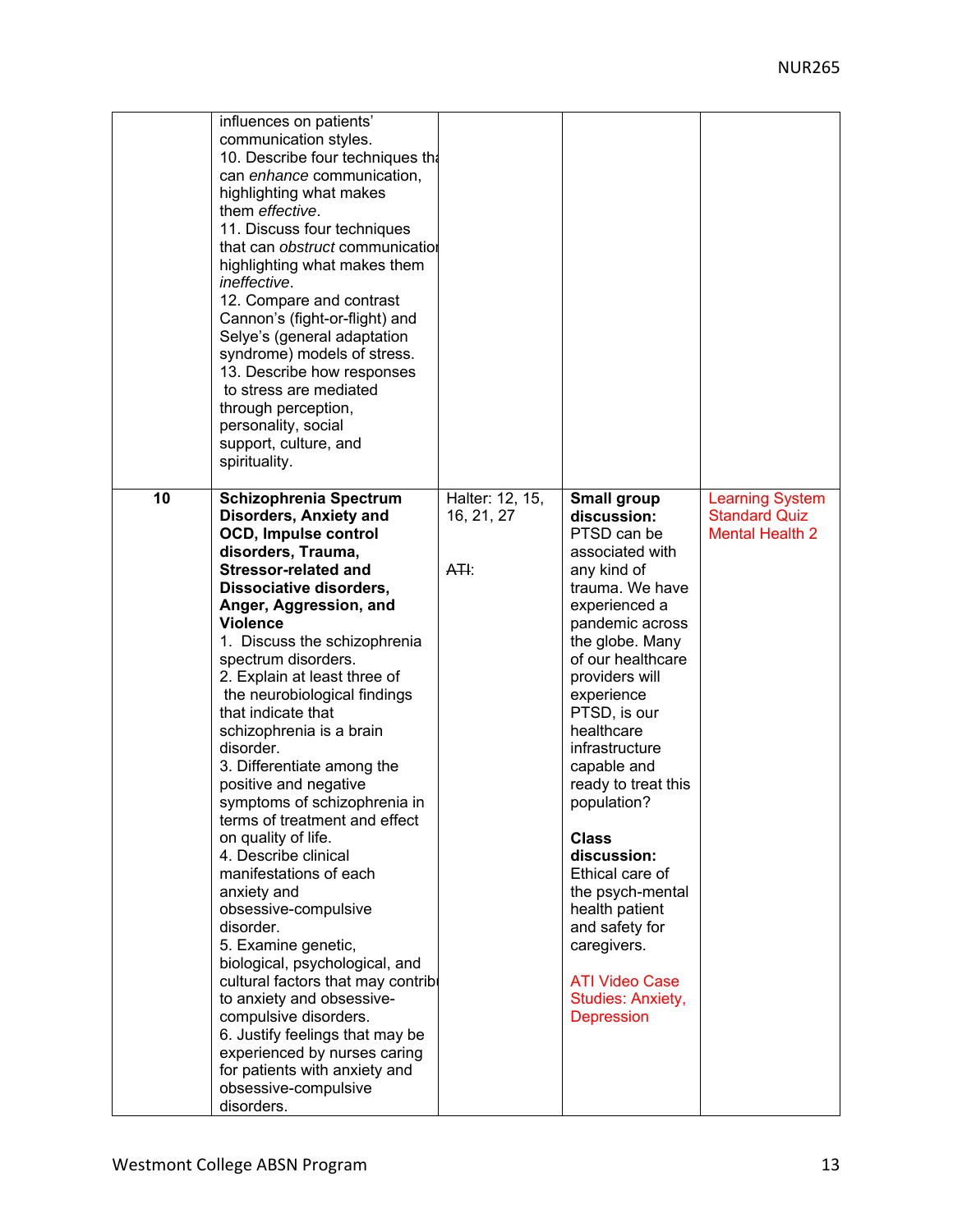| 7. Recognize clinical<br>manifestations of each<br>disorder covered under the<br>general umbrella of trauma-<br>related and dissociative<br>disorders.<br>8. Describe biological,<br>psychological, and<br>environmental factors related<br>to the development of impulse<br>control disorders.<br>9. Compare and contrast<br>three theories that explain the<br>origins of anger, aggression,<br>and violence.<br>10. Discuss strategies for de-<br>escalation.<br>11. Discuss two criteria that<br>make the use of seclusion or<br>restraint more appropriate<br>than verbal intervention.<br>12. Create evidence-based,<br>patient-centered,<br>compassionate care planning<br>for patients discussed in this<br>section.<br>13. Discuss the<br>pharmacological management<br>of Schizophrenia Spectrum<br>Disorders disorders including<br>the role of the nurse in<br>educating the patient/support |                                                             |                                                                                                                                                                                                                                                                                                                                                                                               |                                                                                                                                                               |
|----------------------------------------------------------------------------------------------------------------------------------------------------------------------------------------------------------------------------------------------------------------------------------------------------------------------------------------------------------------------------------------------------------------------------------------------------------------------------------------------------------------------------------------------------------------------------------------------------------------------------------------------------------------------------------------------------------------------------------------------------------------------------------------------------------------------------------------------------------------------------------------------------------|-------------------------------------------------------------|-----------------------------------------------------------------------------------------------------------------------------------------------------------------------------------------------------------------------------------------------------------------------------------------------------------------------------------------------------------------------------------------------|---------------------------------------------------------------------------------------------------------------------------------------------------------------|
| system.<br>11<br><b>Bipolar and related</b><br>disorders, Depressive<br>disorders, Neurocognitive<br>disorders, Child and Elder<br>Abuse and violence, Older<br>adults<br>1. Describe the signs and<br>symptoms of bipolar I,<br>bipolar II, and cyclothymic<br>disorder.<br>2. Distinguish between mania<br>and hypomania.<br>3. Evaluate the use of lithium<br>in management of bipolar<br>disorders and the risk of<br>toxicity.<br>4. Examine the use of<br>electoconvulsive therapy.<br>5. Assess behaviors in a<br>patient with depression in<br>regard to each of the following<br>areas: (a) affect, (b) thought<br>processes, (c) mood, (d)                                                                                                                                                                                                                                                     | Halter: 13, 14,<br>23, 28, 31<br>Meiner: 24,<br>and pg. 195 | <b>Class</b><br>discussion:<br>Family support<br>and caregiving<br>for family<br>members<br>experiencing<br>dementia.<br><b>ATI: Dosage</b><br><b>Calculations</b><br>and Safe<br><b>Medication</b><br><b>Administration</b><br><b>Case Studies:</b><br><b>Advanced</b><br><b>Alzheimer's</b><br>Disease,<br><b>Depression</b><br>and Bipolar<br><b>Video Case</b><br><b>Studies: Bipolar</b> | Exam 2<br>Weeks 9/10<br><b>ATI CMS</b><br><b>Assessment</b><br><b>Mental Health</b><br><b>Practice A +</b><br><b>Focused Review</b><br>and Post Study<br>Quiz |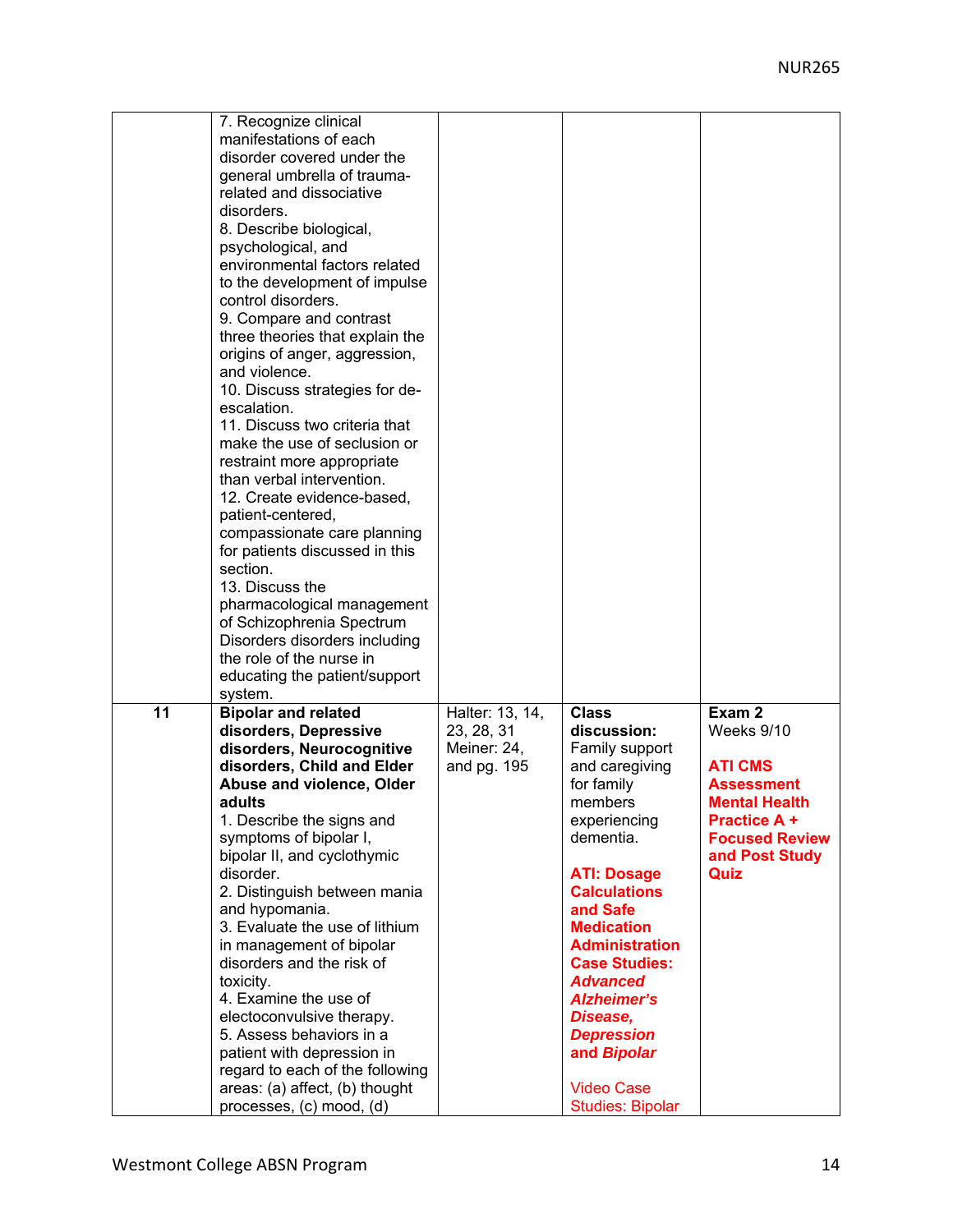| behavior.                  | feelings, and (e) physical<br>6. Discuss the<br>pharmacological management<br>of Schizophrenia depressive<br>disorders including the role of<br>the nurse in educating the<br>patient/support system.<br>7. Discuss the onset and<br>progress of dementia.<br>8. Evaluate the evidence-<br>based, patient-centered<br>compassionate care of a<br>patient with delirum.<br>9. Compose a list of<br>appropriate referrals in the<br>community-including a<br>support group, hotline for<br>information, and respite<br>services-for persons with<br>dementia and their caregivers.<br>10. Identify the nature and<br>scope of family violence and<br>factors contributing to its occurre<br>11. Identify three indicators of<br>(a) physical abuse, (b) sexual<br>abuse, (c) neglect, and (d)<br>emotional abuse.<br>12. Compose a safety plan<br>for a victim of intimate<br>partner abuse. |                                                      |                                                                                                                                                                                                                                                                                                                                               |                                                                                                                                       |
|----------------------------|--------------------------------------------------------------------------------------------------------------------------------------------------------------------------------------------------------------------------------------------------------------------------------------------------------------------------------------------------------------------------------------------------------------------------------------------------------------------------------------------------------------------------------------------------------------------------------------------------------------------------------------------------------------------------------------------------------------------------------------------------------------------------------------------------------------------------------------------------------------------------------------------|------------------------------------------------------|-----------------------------------------------------------------------------------------------------------------------------------------------------------------------------------------------------------------------------------------------------------------------------------------------------------------------------------------------|---------------------------------------------------------------------------------------------------------------------------------------|
| 12<br>somatic<br>disorder. | Somatic symptom<br>disorders, eating and<br>feeding disorders and<br>sleep-wake disorders<br>1. Describe clinical<br>manifestations of each of the<br>somatic symptom disorders.<br>2. Discuss biological,<br>psychological, behavioral,<br>cognitive, environmental, and<br>cultural factors influencing<br>the onset and course of the<br>somatic symptom disorders.<br>3. Analyze the impact of<br>childhood trauma on adult<br>preoccupation.<br>4. Describe how anxiety,<br>depression, and trauma can<br>result in physical distress<br>5. Compare and contrast the<br>signs and symptoms of<br>anorexia nervosa, bulimia<br>nervosa, and binge eating                                                                                                                                                                                                                               | Halter: 17, 18,<br>19<br>Meiner: 159-<br>168<br>ATI: | <b>Prior to</b><br>beginning the<br>lecture:<br>Have student<br>teams compete<br>to list as many<br>categories of<br>negative impact as<br>they can think<br>of that<br>inadequate<br>sleep might<br>cause or<br>contribute to.<br><b>Small group</b><br>discussion:<br>Have students,<br>create<br>a list of<br>complications of<br>bulimia, | <b>ATI CMS</b><br><b>Practice</b><br><b>Assessment B</b><br><b>Mental Health +</b><br><b>Focused Review</b><br>and Post Study<br>Quiz |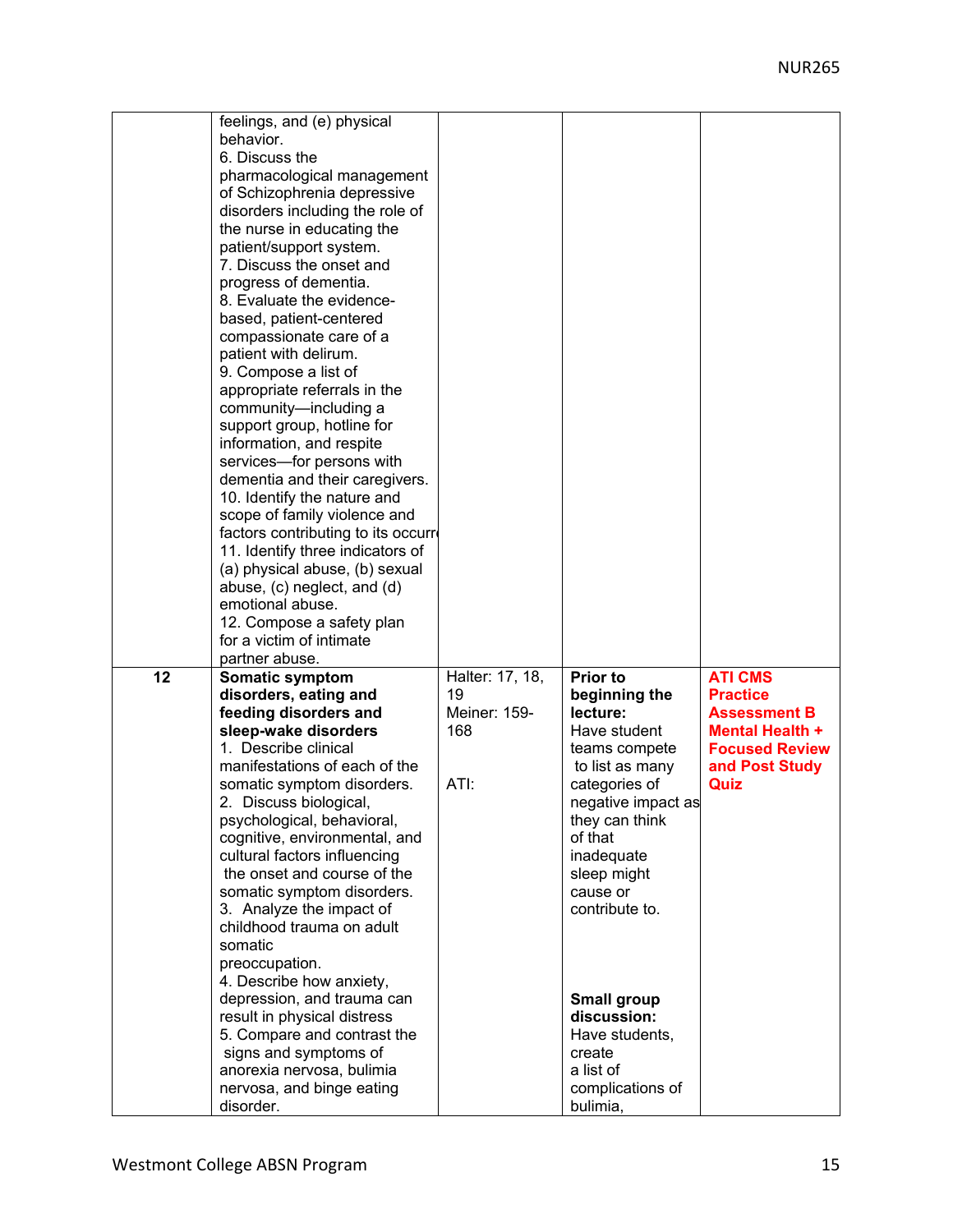|    | 6. Describe the biological,<br>psychological, and<br>environmental factors<br>associated with eating<br>disorders.<br>7. Apply the nursing process<br>to patients with anorexia<br>nervosa, bulimia nervosa, and<br>binge eating disorder.<br>8. Using the nursing process,<br>develop evidence-based,<br>patient-centered,<br>compassionate care planning<br>for patients with these<br>conditions.<br>9. Discuss the<br>pharmacological management<br>of somatic and eating<br>disorders including the role of<br>the nurse in educating the<br>patient/support system.                                                                                                                                                                                                                                                                                                                                                                                                                             |                                   | including a brief<br>description of<br>the reason for<br>the connection<br>between<br>bulimia and the<br>problem.                                                                                                                                                                                                                                                                                                                                                         |                                                                                             |
|----|-------------------------------------------------------------------------------------------------------------------------------------------------------------------------------------------------------------------------------------------------------------------------------------------------------------------------------------------------------------------------------------------------------------------------------------------------------------------------------------------------------------------------------------------------------------------------------------------------------------------------------------------------------------------------------------------------------------------------------------------------------------------------------------------------------------------------------------------------------------------------------------------------------------------------------------------------------------------------------------------------------|-----------------------------------|---------------------------------------------------------------------------------------------------------------------------------------------------------------------------------------------------------------------------------------------------------------------------------------------------------------------------------------------------------------------------------------------------------------------------------------------------------------------------|---------------------------------------------------------------------------------------------|
| 13 | Substance abuse,<br>addiction, personality<br>disorders, suicide and non-<br>suicide self-injury, Dying,<br><b>Death, and Grieving</b><br>1. Describe the major groups<br>of substance-related and<br>addictive disorders in terms of<br>use, intoxication, withdrawal,<br>overdose, and treatment.<br>2. Identify characteristics of<br>each of the ten personality<br>disorders.<br>3. Analyze the interaction of<br>biological determinants and<br>psychosocial risk factors in<br>the development of<br>personality disorders.<br>3. Describe the emotional and<br>clinical needs of nurses and<br>other staff when working with<br>patients who have personality<br>disorders.<br>4. Identify the role of the<br>advanced-practice nurse<br>when working with patients<br>with personality disorders.<br>5. Create care plans that are<br>promote best practices,<br>patient-centered,<br>compassionate care.<br>6. Discuss the<br>pharmacological management<br>of addiction including the role | Halter: 22, 24,<br>25, 30<br>ATI: | <b>Class</b><br>discussion:<br>What comes to<br>mind when you<br>hear that a<br>person has a<br>personality<br>disorder? Can<br>they function<br>independently?<br>What needs will<br>nurses have to<br>work effectively<br>with this<br>population?<br><b>Small group</b><br>discussions:<br>Advanced care<br>planning for end-<br>of-life.<br>SLO #7 Engage<br><b>Fundamentals</b><br><b>Clinical</b><br><b>Judgment</b><br><b>Concept Map</b><br>Activity: EOL<br>Care | <b>ATI Learning</b><br><b>System Standard</b><br><b>Quiz: Mental</b><br><b>Health Final</b> |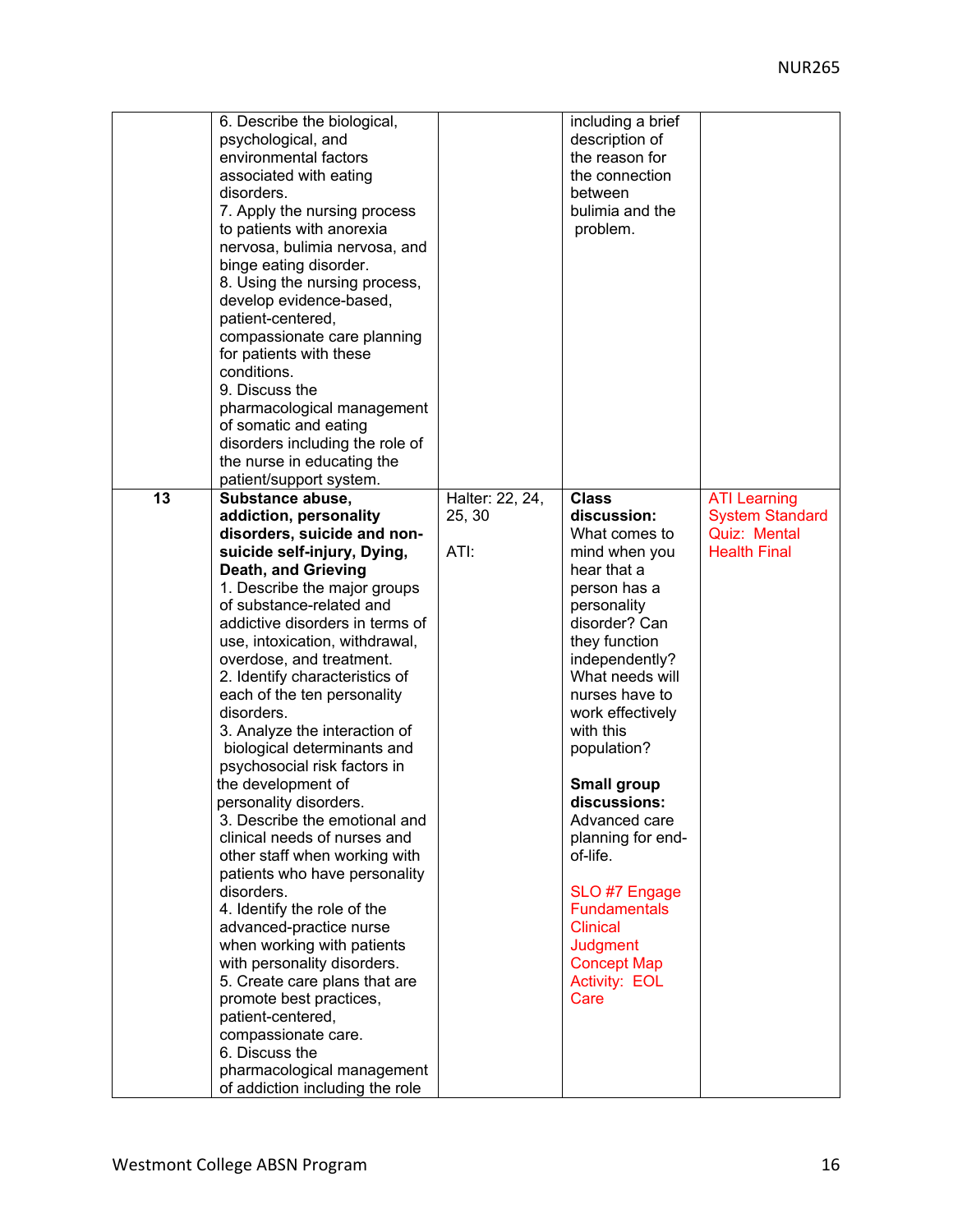|    | of the nurse in educating the       |                 |                  |                       |
|----|-------------------------------------|-----------------|------------------|-----------------------|
|    | patient/support system.             |                 |                  |                       |
|    | 7. Evaluate the role of             |                 |                  |                       |
|    | palliative care and hospice in      |                 |                  |                       |
|    | supporting patients and             |                 |                  |                       |
|    | families facing chronic             |                 |                  |                       |
|    | diseases and terminal               |                 |                  |                       |
|    | illnesses.                          |                 |                  |                       |
|    | 8. Recall the stages of the         |                 |                  |                       |
|    | dying process as described          |                 |                  |                       |
|    | by Kübler-Ross.                     |                 |                  |                       |
|    | 9. Examine the controversy          |                 |                  |                       |
|    | around facilitating death.          |                 |                  |                       |
|    |                                     |                 |                  |                       |
|    | 10. Describe the components         |                 |                  |                       |
|    | of advance care planning for        |                 |                  |                       |
|    | death.                              |                 |                  |                       |
| 14 | Sexual dysfunction, gender          | Halter: 20, 29, | <b>Class</b>     | Exam <sub>3</sub>     |
|    | dysphoria, and paraphilias,         | 33              | discussion:      | Weeks 11/12/13        |
|    | <b>Sexual Assault, Forensic</b>     |                 | Forensic nursing |                       |
|    | <b>Nursing, Serious Mental</b>      | Meiner: pg.     |                  | <b>ATI CMS</b>        |
|    | <b>Illness, Crisis and Disaster</b> | 204-208         |                  | Assessment:           |
|    | 1. Describe clinical                |                 |                  | <b>Mental Health</b>  |
|    | manifestations of each major        | ATI:            |                  | Proctored +           |
|    | sexual dysfunction.                 |                 |                  | <b>Focused Review</b> |
|    | 2. Consider the impact of           |                 |                  |                       |
|    | medical problems and                |                 |                  |                       |
|    | medications on normal               |                 |                  |                       |
|    | sexual functioning.                 |                 |                  |                       |
|    | 3. Describe biological,             |                 |                  |                       |
|    | psychological, and                  |                 |                  |                       |
|    | environmental factors related to    |                 |                  |                       |
|    | sexual dysfunction.                 |                 |                  |                       |
|    | 4. Define sexual assault,           |                 |                  |                       |
|    | sexual violence, completed          |                 |                  |                       |
|    | rape, and attempted rape.           |                 |                  |                       |
|    | 5. Discuss the implications         |                 |                  |                       |
|    | for the underreporting of           |                 |                  |                       |
|    | sexual assault.                     |                 |                  |                       |
|    | 6. Describe the profile of the      |                 |                  |                       |
|    | victim and the perpetrator of       |                 |                  |                       |
|    | sexual assault.                     |                 |                  |                       |
|    | 7. Distinguish between the          |                 |                  |                       |
|    | acute and long-term phases          |                 |                  |                       |
|    | of the rape-trauma syndrome, a      |                 |                  |                       |
|    | identify some                       |                 |                  |                       |
|    | common reactions during             |                 |                  |                       |
|    | each phase.                         |                 |                  |                       |
|    | 8. Identify five areas to           |                 |                  |                       |
|    | assess when working with a          |                 |                  |                       |
|    | person who has been sexually        |                 |                  |                       |
|    | assaulted.                          |                 |                  |                       |
|    | 9. Identify three roles of          |                 |                  |                       |
|    | psychiatric nurses in the           |                 |                  |                       |
|    | specialty of forensic nursing.      |                 |                  |                       |
|    | 10. Discuss the roles of the        |                 |                  |                       |
|    |                                     |                 |                  |                       |
|    | forensic psychiatric nurse          |                 |                  |                       |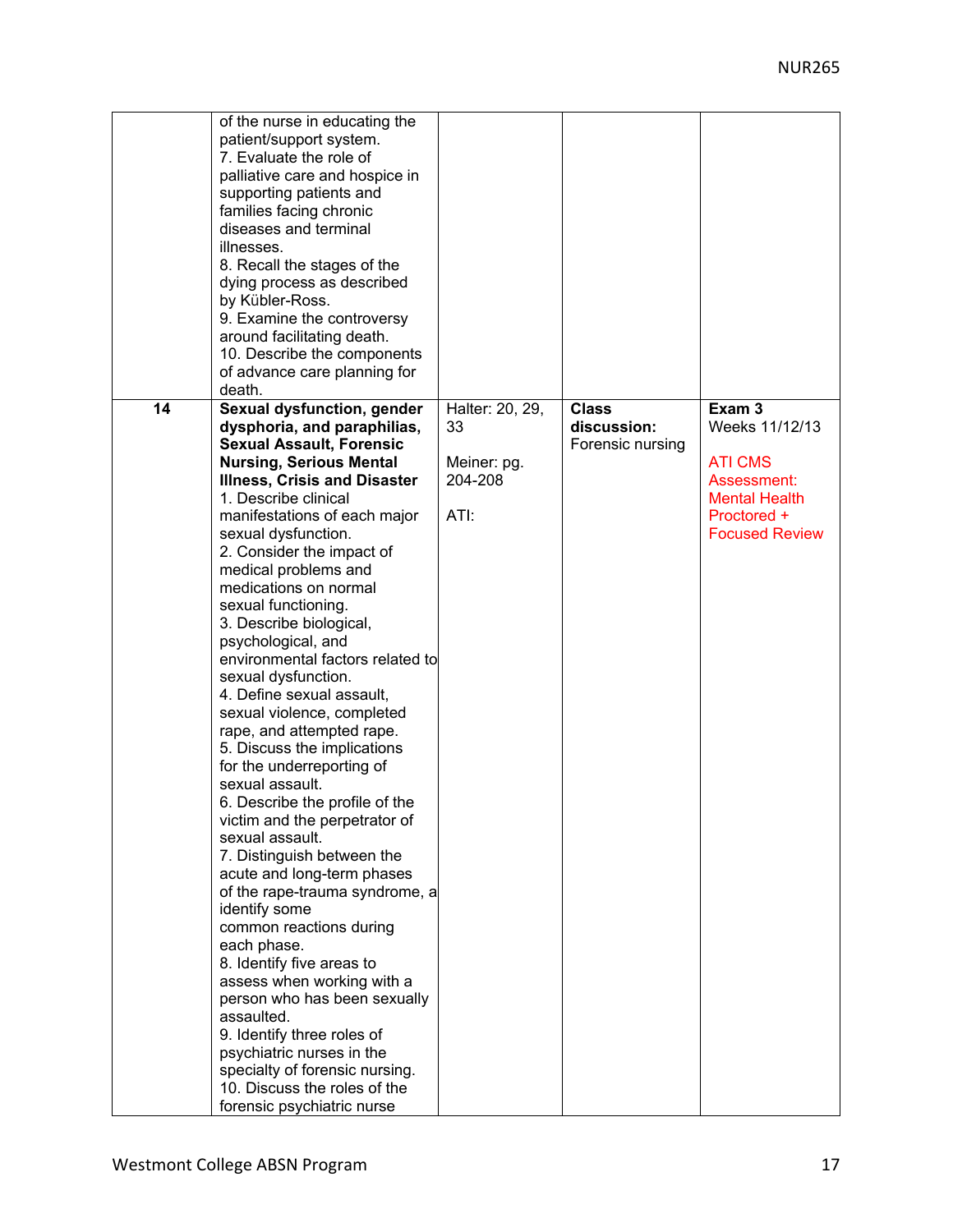|    | within the legal system.                               |  |  |
|----|--------------------------------------------------------|--|--|
| 15 | <b>Comprehensive Final Exam</b>                        |  |  |
| 16 | <b>Course Wrap-up and shared meal in Santa Barbara</b> |  |  |

Clinical syllabus

Faculty: TBD Clinical Site: TBD Faculty: TBD Phone: TBD Email: TBD Office hours: TBD

Clinical objectives:

1. Discuss safe practices for healthcare providers and patients in the locked psychiatric unit.

2. Provides safe, quality, culturally sensitive, and compassionate care to a diverse group of patients with a variety of psychiatric conditions.

3. Recognize the importance of individual and group therapy.

4. Compare and contrast the treatment modalities of various psychiatric conditions in the inpatient and residential settings.

5. Use a variety of communication techniques depending on the diagnosis of the psychiatric patient.

6. Communicate changes in patient behavior or condition to the healthcare provider.

7. Create a comprehensive discharge plan including community resources for the psychiatric patient.

8. Evaluate lab and diagnostic results to ensure safe medication administration.

9. Justify the need for the least restrictive form of restraint for the patient who is a harm to self or others.

## **Clinical schedule:**

| Week   Patient care focus | Preconference   |
|---------------------------|-----------------|
|                           | Lunch           |
|                           | Post-conference |